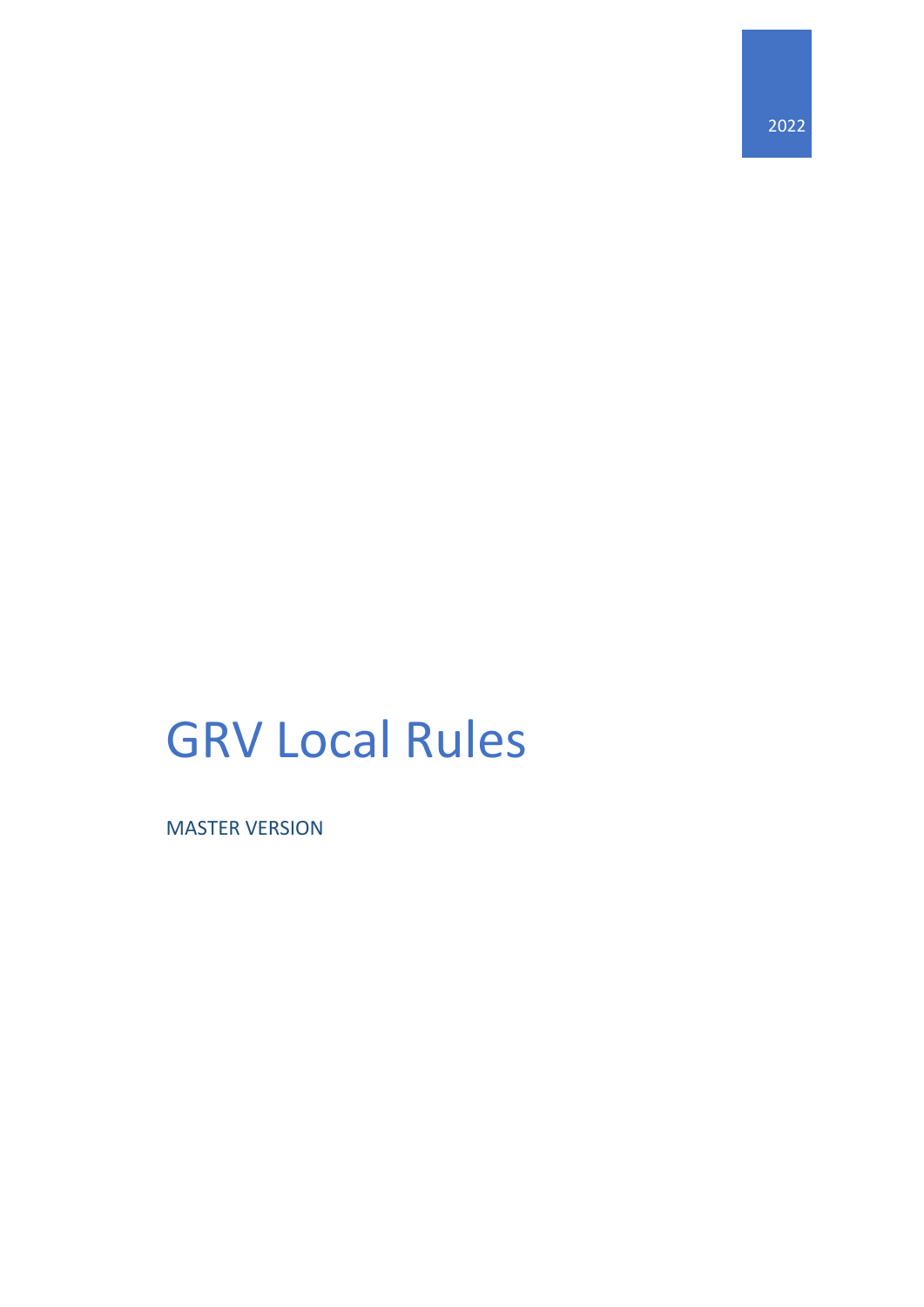# Table of Contents

| PART 1: INTERPRETATION, DEFINITIONS, AND APPLICATION OF THE LOCAL RULES 3                              |  |
|--------------------------------------------------------------------------------------------------------|--|
|                                                                                                        |  |
|                                                                                                        |  |
|                                                                                                        |  |
|                                                                                                        |  |
|                                                                                                        |  |
|                                                                                                        |  |
|                                                                                                        |  |
|                                                                                                        |  |
|                                                                                                        |  |
|                                                                                                        |  |
|                                                                                                        |  |
|                                                                                                        |  |
|                                                                                                        |  |
|                                                                                                        |  |
|                                                                                                        |  |
|                                                                                                        |  |
|                                                                                                        |  |
| Division 4: Limitations and/or exclusions in relation to participation of greyhounds in Events  8      |  |
| Division 5: Rules in relation to injury, condition or illness of a greyhound connected with an Event8  |  |
| Division 6: Requirements in relation to a <i>greyhound passport</i> for the purpose of export of a     |  |
|                                                                                                        |  |
|                                                                                                        |  |
|                                                                                                        |  |
|                                                                                                        |  |
|                                                                                                        |  |
|                                                                                                        |  |
| Division 1: Rules in relation to breeding female greyhounds, sires and litters (including registration |  |
|                                                                                                        |  |
|                                                                                                        |  |
|                                                                                                        |  |
|                                                                                                        |  |
|                                                                                                        |  |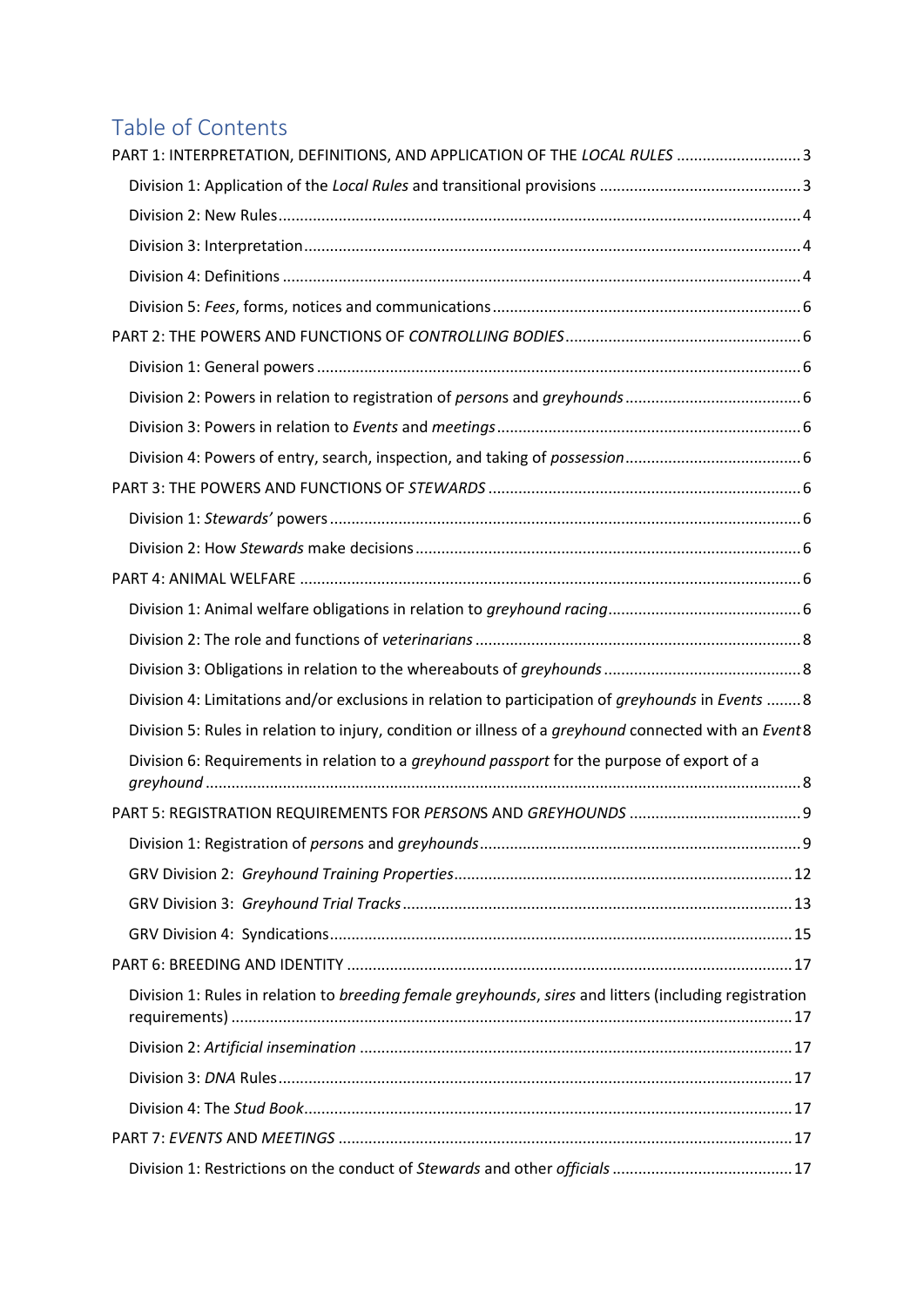| Division 3: Race day procedures, checks and requirements prior to the start of a race 17         |  |
|--------------------------------------------------------------------------------------------------|--|
|                                                                                                  |  |
|                                                                                                  |  |
|                                                                                                  |  |
| Division 7: Steps to be taken where performance or behaviour of a greyhound raises concern  19   |  |
| Division 8: Restrictions on a greyhound participating in an Event after whelping, service, or if |  |
|                                                                                                  |  |
|                                                                                                  |  |
|                                                                                                  |  |
|                                                                                                  |  |
|                                                                                                  |  |
|                                                                                                  |  |
| Division 2: Prohibited substances, exempted substances, and permanently banned prohibited        |  |
|                                                                                                  |  |
|                                                                                                  |  |
|                                                                                                  |  |
|                                                                                                  |  |
|                                                                                                  |  |
| Division 2: Animal welfare offences relating to luring and baiting (including live baiting)  26  |  |
|                                                                                                  |  |
|                                                                                                  |  |
|                                                                                                  |  |
|                                                                                                  |  |
|                                                                                                  |  |
| Division 8: Obligations of registered persons to report certain offences and circumstances 27    |  |
|                                                                                                  |  |
|                                                                                                  |  |
|                                                                                                  |  |
|                                                                                                  |  |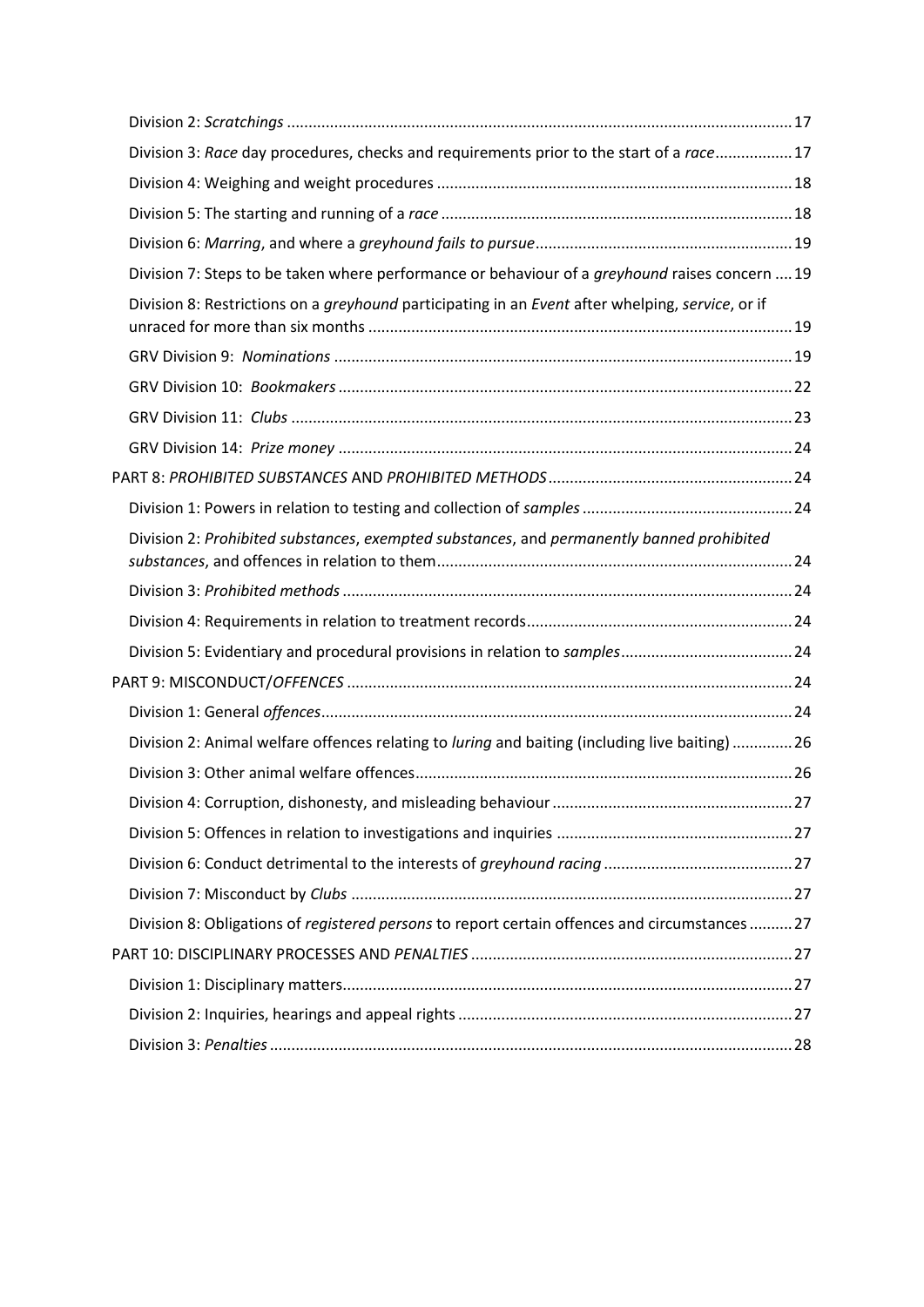# <span id="page-3-0"></span>PART 1: INTERPRETATION, DEFINITIONS, AND APPLICATION OF THE *LOCAL RULES*

## <span id="page-3-1"></span>Division 1: Application of the *Local Rules* and transitional provisions

#### **1. [LR1] The Application of the** *Local Rules*

- 1.1. The *Local Rules* are made under section 82 of the *Act*, and will commence on 1 May 2022.
- 1.2. On the commencement of the *Local Rules*, the *Controlling Body*'s rules in operation immediately prior (the "previous rules") will be revoked, but this revocation will not, unless the contrary intention expressly appears:
	- 1.2.1. revive anything not in force or existing at the time at which the rescinding or variation took effect;
	- 1.2.2. affect the previous operation of the previous rules or anything duly done under those previous rules;
	- 1.2.3. affect any *penalty*, *suspension*, *disqualification*, *warning off*, punishment or declaration of *defaulter* incurred in respect of any matter under those previous rules; or
	- 1.2.4. affect any Inquiry or other disciplinary process, legal proceeding or remedy in respect of any *registered person* or *Club*, right, privilege, obligation, liability, *penalty*, *suspension*, *disqualification*, w*arning off*, punishment or declaration of *defaulter*; and
	- 1.2.5. any such Inquiry or other disciplinary process, legal proceeding or remedy may be instituted, continued or enforced, and any such *penalty*, *suspension*, *disqualification*, *warning off*, punishment or declaration of *defaulter* may be imposed as if those previous rules had not been revoked.

#### **2. [LR3] Application of the** *Greyhounds Australasia Rules*

- 2.1. The *Greyhounds Australasia Rules* (*GARs*) as adopted by the *Controlling Body* apply and form part of the *Local Rules*.
- 2.2. If the *GARs* are amended in any way from time to time, any amendment must be adopted by a resolution of the *Controlling Body* before it is deemed to apply.
- 2.3. Where reference is made in the *GARs* to Schedules, those references are to the corresponding Schedule to the *Local Rules*.

#### **3. [LR4] Application of the** *Plumpton Coursing Rules*

- 3.1. The *Plumpton Coursing Rules* apply and form part of the *Local Rules*.
- 3.2. The *Controlling Body* is responsible for the conduct, promotion and administration of plumpton coursing in accordance with the *Plumpton Coursing Rules*.

#### **4. [LR5] Application of the** *Betting and Bookmakers Rules*

- 4.1. The *Betting and Bookmakers Rules* apply and form part of the *Local Rules*.
- 4.2. In the event of a conflict between the *Betting and Bookmakers Rules* and any lawful regulations, directions or requirements of the Bookmakers and Bookmakers' Clerks Registration Committee, then the latter prevail to the extent of the conflict.
- 4.3. Without derogating from any of the provisions of the *Act*, regulations under the *Act* or any other legislation, all agreements in relation to betting on *greyhound Events* will be made subject to the provisions of the *Betting and Bookmakers Rules*.

#### **5. [LR6] Conflict between Rules**

- 5.1. In the event of any conflict between any provisions of the *Local Rules* and the *GAR's*, the *Plumpton Coursing Rules* or the *Betting and Bookmakers Rules*, the provisions of the *Local Rules* will prevail.
- **6. [LR10] Mutual Recognition**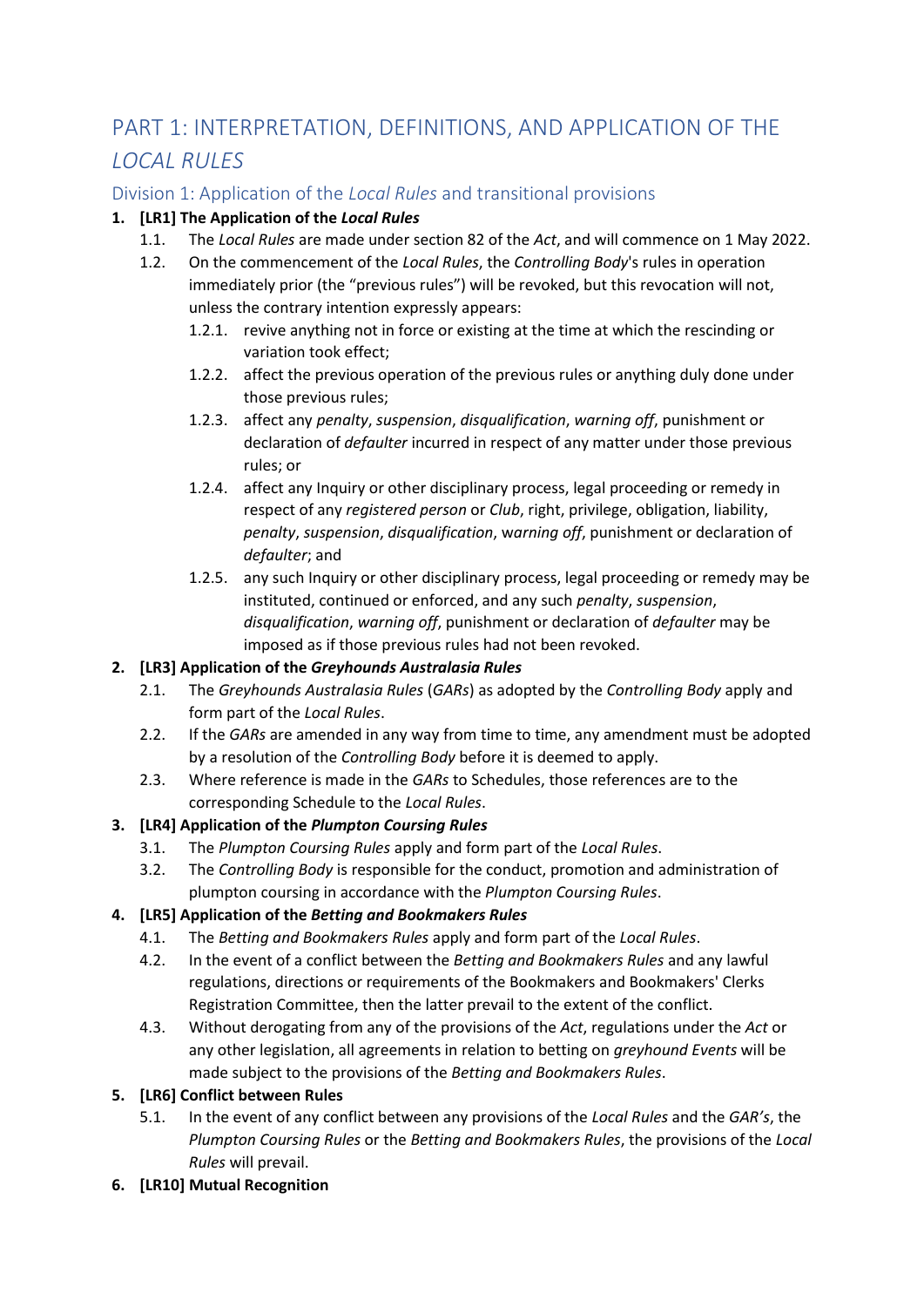- 6.1. The *Controlling Body* recognises as a *Controlling Body* any authority or body that falls within this phrase as defined in *GAR 9*.
- 6.2. Any *person* registered with a *Controlling Body* will, while the *person* remains resident outside Victoria, be deemed to be registered with the *Controlling Body*.
- 6.3. A *greyhound* or a *person* who is registered with a *Controlling Body* and which is *nominated for* and/or participates in any *Event* in Victoria will be subject to any decision or *penalty* provided for in the *Local Rules*.
- 6.4. In the *Local Rules* any reference to a first or subsequent *Offence* will be deemed to include a reference to a first or subsequent *Offence* of a similar nature and includes any offence occurring at any place outside Victoria where a *Controlling Body* has jurisdiction and which would, if committed in Victoria, constitute an *offence* under the *Local Rules*.

#### <span id="page-4-0"></span>Division 2: New Rules

#### **7. [LR1.4] Amendment of Rules**

- 7.1. Where any amendment is made to the *Local Rules*, the *Controlling Body* must:
	- 7.1.1. publish a notice of the making or amendment of the *Local Rules* in the Government Gazette; and
	- 7.1.2. within 14 working days after the making of or amendment of a LR:
		- 7.1.2.1. publish the *Local Rules* and each amendment of the *Local Rules* on the Internet; and
		- 7.1.2.2. display or cause to be displayed a notice of the making or amendment of the *Local Rules* at each Club.
- 7.2. A LR or amendment to a LR comes into force on the *day* the notice is published in the Government Gazette, or on a later *day* specified in the notice.

#### <span id="page-4-1"></span>Division 3: Interpretation

#### **8. [LR2.1] Interpretation**

8.1. Definitions in the *Act* or the *GAR's* have the same meaning in the *Local Rules* unless the context or subject matter otherwise indicates or requires.

#### <span id="page-4-2"></span>Division 4: Definitions

#### **9. [LR2.2] Definitions**

9.1. In the *Local Rules*, unless the context or subject matter otherwise indicates or requires:

*Alternative Syndicate Manager* means a *person* empowered to act on behalf of the *Syndicate Manager* in the event that the *Syndicate Manager* is unable to exercise any of their powers through absence, illness or other circumstances.

*Act* means the *Racing Act 1958* of Victoria.

*Associated* means, in respect to one *greyhound* to another *greyhound*:

- a. both *greyhounds* are owned by the same *person* or syndicate or by *Related Persons*;
- b. both *greyhounds* are trained by the same *person* or by *Related Persons*;
- c. one *greyhound* is owned, and the other is trained, by the same *person* or by *Related Persons*;
- d. both *greyhounds* are kennelled at the same address (unless the shared-kennelling arrangement has otherwise been approved by the *Controlling Body*); or
- e. such other relationship or connection determined by the *Controlling Body* from time to time;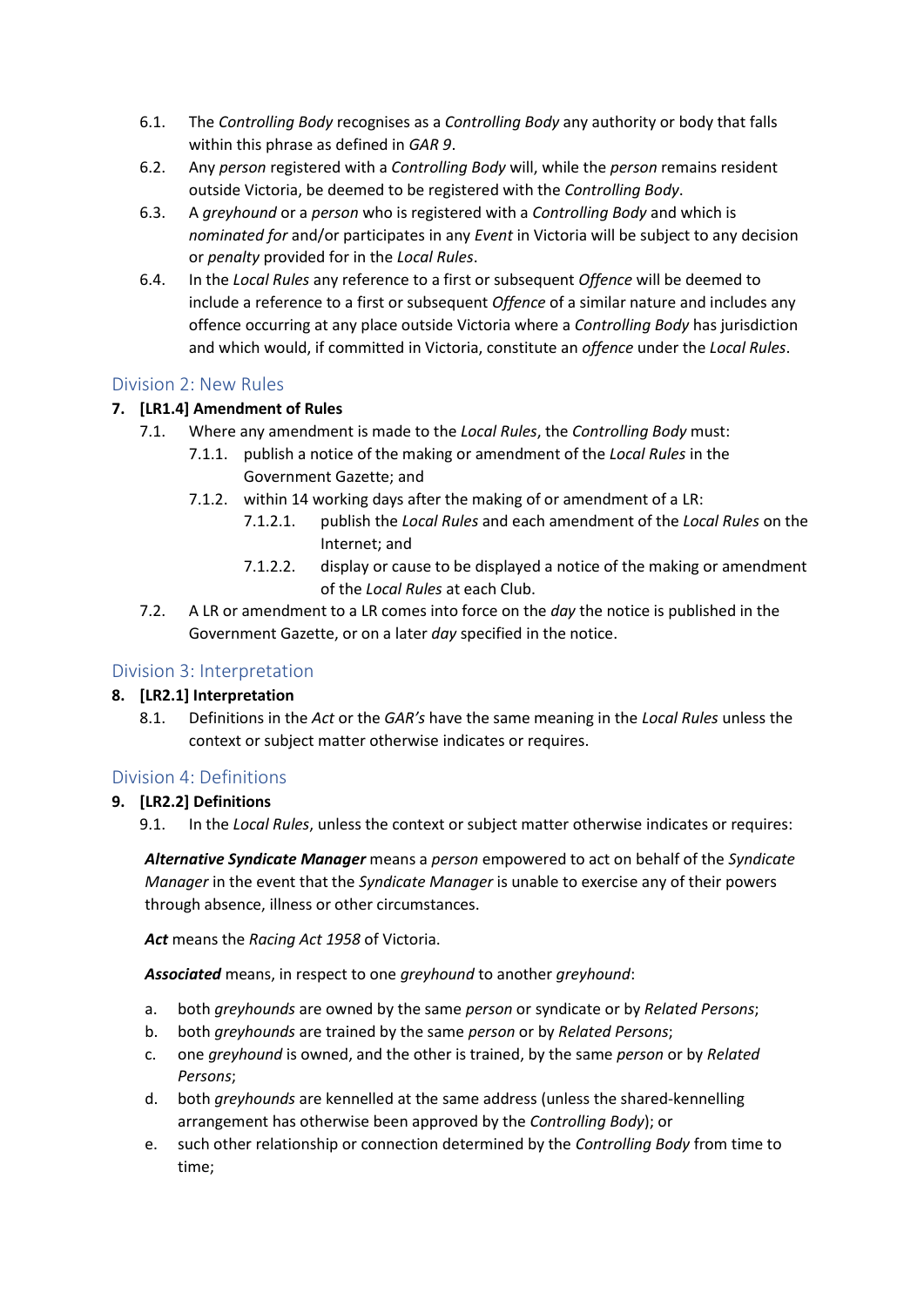*Betting and Bookmakers Rules* means the rules of that name adopted by the *Controlling Body*.

*Bookmaker* is as defined in the *Act*.

*Controlling Body* means the *Controlling Body* of *GRV* appointed pursuant to the *Act*.

*Breeder* means a *person* who is engaged in the breeding of *greyhounds* for *greyhound racing* purposes.

*Catcher* means a *person* who catches a *greyhound* at the conclusion of an *Event*.

*Investigator* means a *person* authorised by the *Controlling Body* pursuant to section 77A(1) of the *Act*.

*Greyhound Training Property* means the property or premises at which a *person* keeps (unless retired as a pet), trains or races *greyhounds* and, for the avoidance of doubt, includes rearing farms, whelping and breaking-in facilities.

*Greyhound Trial Track* is as defined in the *Act*.

*GRV* means Greyhound Racing Victoria.

*Local Rules* means the rules of the *Controlling Body* as set out in this document (as amended from time to time) referred to with the prefix "LR" and the Greyhound Australasia Rules adopted by the *Controlling Body* referred to with the prefix "GAR";

*Member* means a *person* who has an interest in a *greyhound* that is held in a *Public Syndicate* or a *Private Syndicate*.

*Offence* means an offence under or breach of the *Local Rules* and includes a *Serious Offence*.

*Prescribed Form* means a *document* that requires completion by the applicant, which includes a digital form, as issued by the *Controlling Body* from time to time.

*Private Syndicate* means an arrangement where an interest in a *greyhound* is held by two or more registered *Owners*.

*Public Syndicate* means an arrangement where an interest in a *greyhound* is held by two or more *Members*.

*Public Syndicate Agreement* means a written agreement entered into between *Members* of a *Public Syndicate* that sets out the financial, animal welfare, ongoing management and other arrangements of the *Public Syndicate*.

*Plumpton Coursing Rules* means the rules of that name adopted by the *Controlling Body*.

*Racing Integrity Commissioner* has the meaning set out in section 3(1) of the *Act*.

*Related Persons* are:

- a. a *person* and any other *person* residing or co-locating with that *person*; and
- b. any other relationship between *person*s or entities as determined by the *Controlling Body* from time to time.

*Serious Offence* means a breach of the *Local Rules* which is deemed to be a serious offence for the purposes of the *Act* and the *Local Rules*.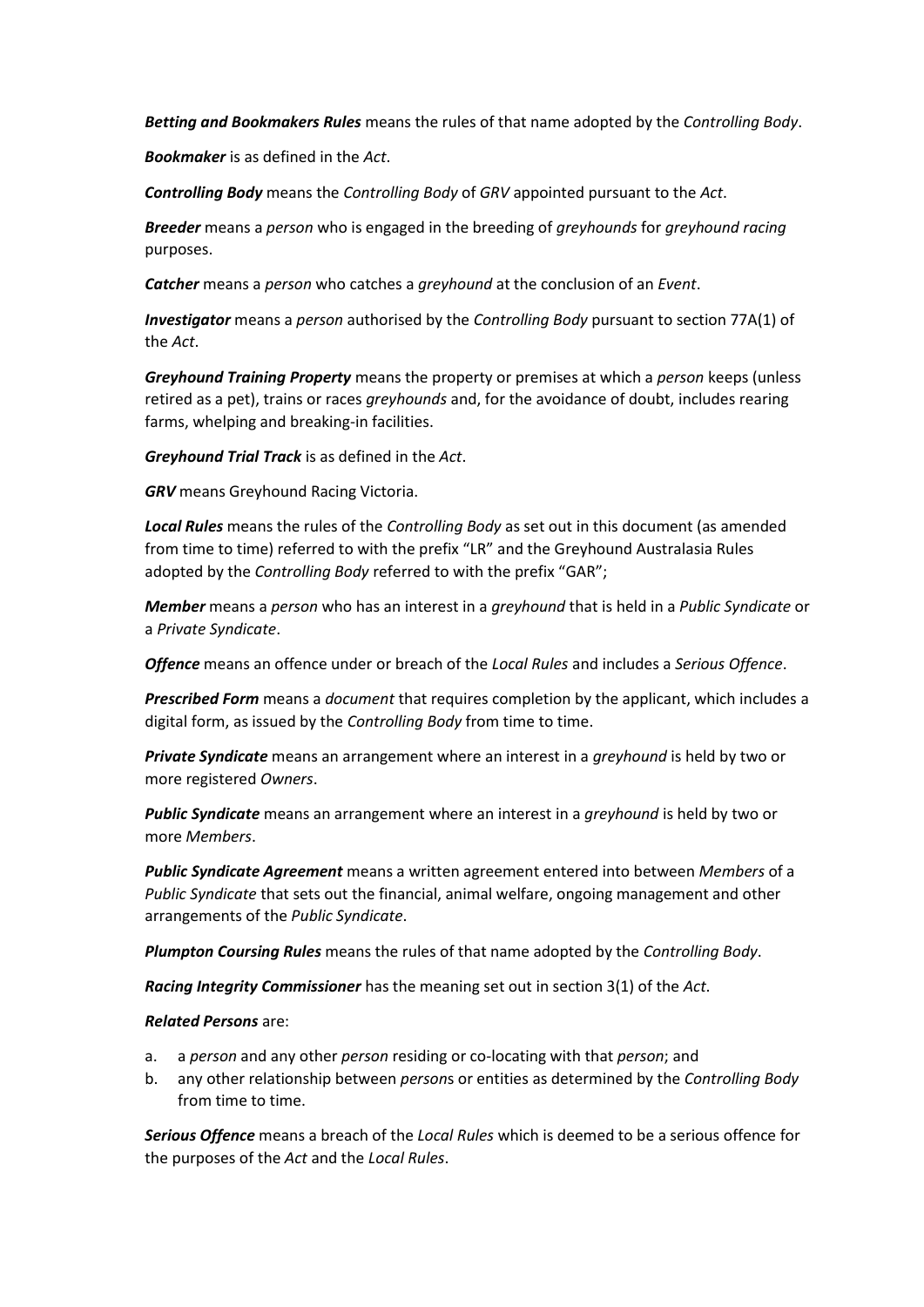*Syndicate Manager* means the *person* who is responsible for the day-to-day operation and management of a *Private Syndicate* or *Public Syndicate*.

*TABCORP Agreements* means the Product Supply Agreement and the Racing Program Agreement entered into on behalf of *GRV* with TABCORP Holdings Ltd (or any successor as holder of the wagering licence in Victoria pursuant to the *Gambling Regulation Act 2003 (Vic)* and other parties.

#### <span id="page-6-0"></span>Division 5: *Fees*, forms, notices and communications

[Note: No Local Content]

# <span id="page-6-1"></span>PART 2: THE POWERS AND FUNCTIONS OF *CONTROLLING BODIES*

#### <span id="page-6-2"></span>Division 1: General powers

#### **10. No Action**

- 10.1. No action can be brought in any court against any member of the *Controlling Body* or *officer of the Controlling Body* who, acting in good faith, enters upon any land for any of the purposes of the *Local Rules*.
- 10.2. No action can be brought in any court against the *Controlling Body*, a member of the *Controlling Body* or *officer of the Controlling Body* in relation to any injury, loss or damage howsoever occurring on the *premises of a Club* or on any *Greyhound Trial Track*.

#### **11. Appointment of Investigators**

- 11.1. The *Controlling Body* may appoint a *person* to be an *Investigator* for the purposes of the *Act* by declaration in writing.
- 11.2. The *Investigator* may investigate matters in respect of the enforcement of, and compliance with, the *Local Rules*, and may perform such other functions as permitted by the *Act*.

<span id="page-6-3"></span>Division 2: Powers in relation to registration of *person*s and *greyhounds* [Note: No Local Content]

<span id="page-6-4"></span>Division 3: Powers in relation to *Events* and *meetings*

[Note: No Local Content]

<span id="page-6-5"></span>Division 4: Powers of entry, search, inspection, and taking of *possession* [Note: No Local Content]

# <span id="page-6-6"></span>PART 3: THE POWERS AND FUNCTIONS OF *STEWARDS*

<span id="page-6-7"></span>Division 1: *Stewards'* powers [Note: No Local Content]

<span id="page-6-8"></span>Division 2: How *Stewards* make decisions [Note: No Local Content]

## <span id="page-6-9"></span>PART 4: ANIMAL WELFARE

#### <span id="page-6-10"></span>Division 1: Animal welfare obligations in relation to *greyhound racing*

#### <span id="page-6-12"></span><span id="page-6-11"></span>**12. [New Rule]** *Greyhound* **rehoming efforts**

12.1. [LR42.6(a)] When a *greyhound* is to no longer be utilised for *racing* or *breeding* purposes, every effort must be made by the *Owner* of the *greyhound* to rehome that *greyhound* to an appropriate home.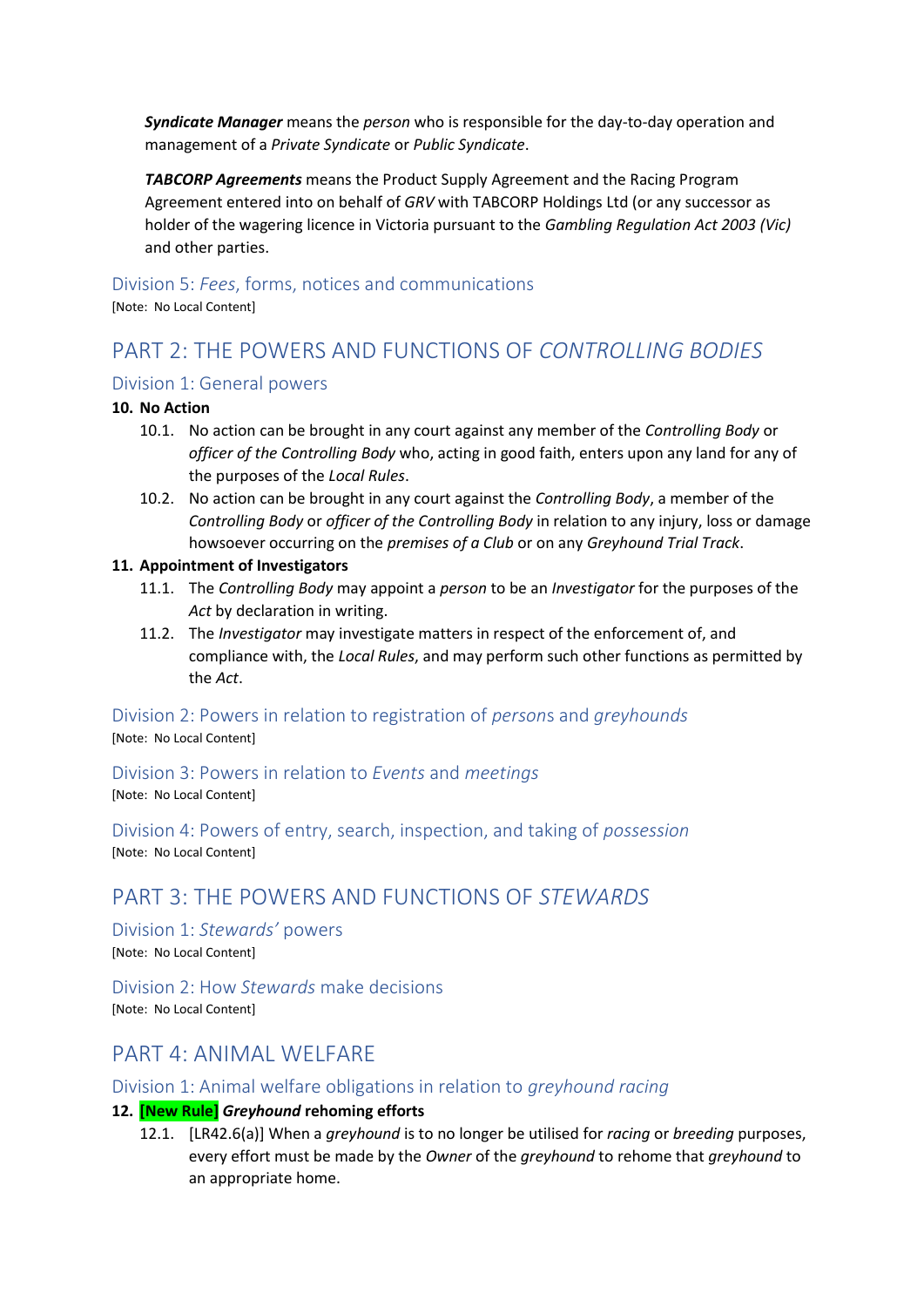- 12.2. [LR42.6(i)] An Owner must:
	- 12.2.1. keep detailed records of their compliance with LR [12.1,](#page-6-11) and
	- 12.2.2. provide records and evidence kept under this rule to the *Controlling Body* on request.
- 12.3. [LR42.6(c), (f) and (g)] An *Owner* is not required to comply with Rul[e 12.1](#page-6-11) if the *greyhound* is not suitable for rehoming due to:
	- 12.3.1. a serious health condition;
	- 12.3.2. a serious behavioural condition that constitutes a danger to humans or aggression to dogs; or
	- 12.3.3. legal direction.
- 12.4. It is a *Serious Offence* to provide false or misleading information to the *Controlling Body* in connection with Rul[e 12.](#page-6-12)

#### <span id="page-7-1"></span><span id="page-7-0"></span>**13. [New Rule] Notice of Intention to Euthanase**

- 13.1. [LR42.6(b)] If an *Owner* cannot find an appropriate home for their *greyhound* and is considering euthanising the *greyhound*, the *Owner* must provide the *Controlling Body* with notice, in the *prescribed form* at least seven days, but no more than 42 days, prior to the euthanasia.
- 13.2. [LR42.6(h)] Application for an extension to the duration of a notice under LR [13.1](#page-7-0) may be made at any time prior to the expiration of the notice, in the *prescribed form*. The *Controlling Body* may, in its absolute discretion refuse to grant, or grant, an application for extension.
- 13.3. [LR42.6(i)] An *Owner* must:
	- 13.3.1. keep detailed records of their compliance with LR [13.1,](#page-7-0) and
	- 13.3.2. provide records and evidence kept under this rule to the *Controlling Body* on request.
- 13.4. [LR42.10] It is a *Serious Offence* to provide false or misleading information to the *Controlling Body* in connection with LR [13.](#page-7-1)

#### <span id="page-7-5"></span><span id="page-7-2"></span>**14. Death of a** *greyhound*

- 14.1. [LR42.8] If a *greyhound* is required to be euthanased, the only acceptable method of euthanasia is by overdose of barbiturate administered by a *veterinarian*.
- 14.2. [LR42.8] LR [14.1](#page-7-2) will not apply if:
	- 14.2.1. immediate euthanasia is obviously essential due to:
		- 14.2.1.1. the *greyhound* suffering from a catastrophic injury or catastrophic medical condition/illness, and
		- 14.2.1.2. the *greyhound* cannot be transported to a *veterinarian* within a period of one hour at regular driving speeds, due to geographical remoteness, and
	- 14.2.2. the euthanasia is carried out under the direction of a *veterinarian*; and
	- 14.2.3. the *Owner* or *person* responsible for the *greyhound* obtains a written certificate or letter from the *veterinarian* providing details of the direction.
- <span id="page-7-4"></span><span id="page-7-3"></span>14.3. [LR42.9] Where a *greyhound* has died (whether due to natural causes, accident, misadventure, euthanasia or otherwise):
	- 14.3.1. within 2 working days of the date of death (and prior to disposal of the body of the deceased *greyhound*), the *Owner* or *person* responsible for the *greyhound* must notify the *Controlling Body* in the *prescribed form* of the death of the *greyhound* and provide a veterinary certificate of euthanasia where available (including, without limitation, the written certificate or letter referred to in LR [14.2.3\)](#page-7-3);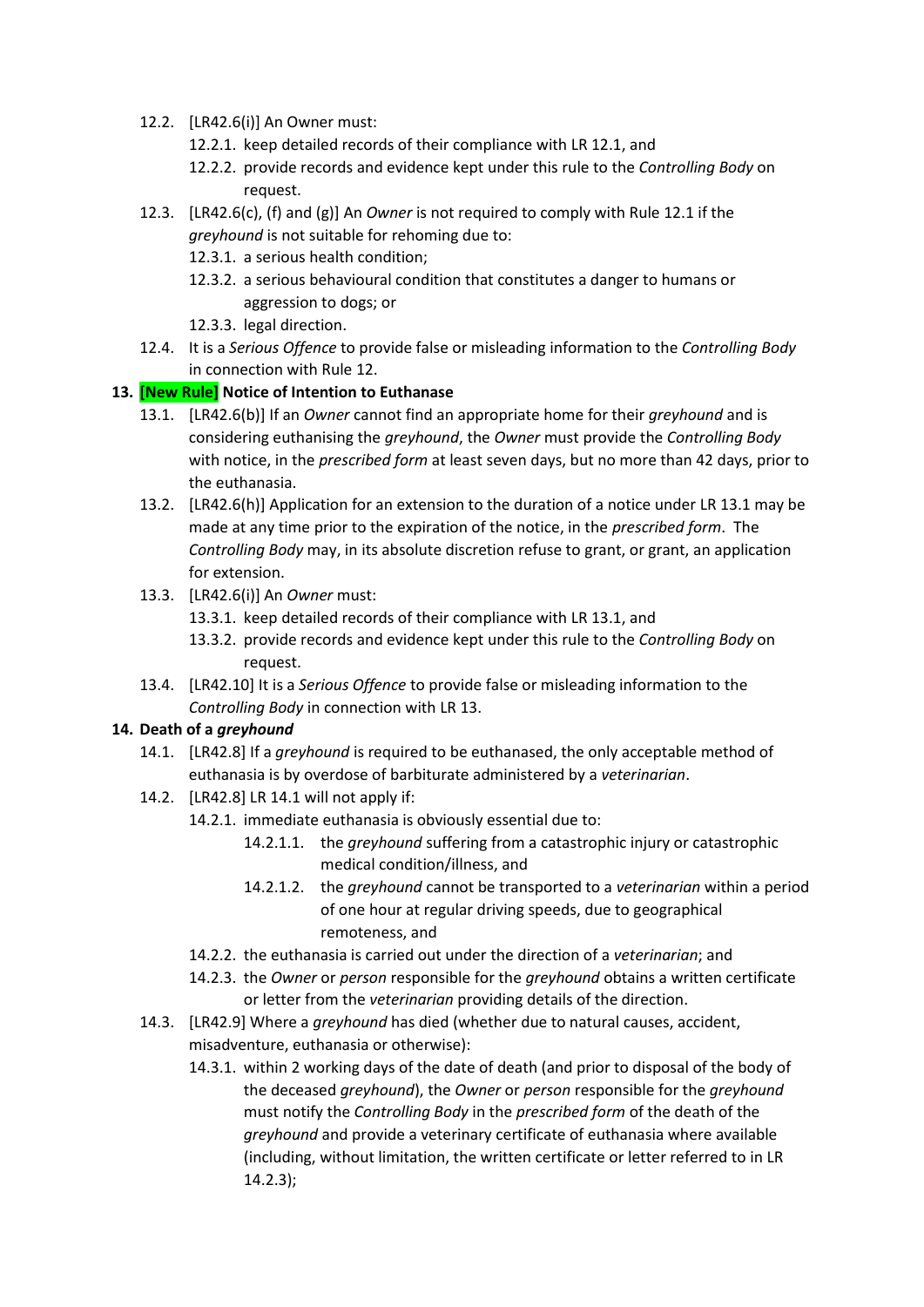- 14.3.2. within 24 hours of notification in accordance with LR [14.3.1](#page-7-4) the *Controlling Body*  may direct that the *Owner* or *person* responsible for the *greyhound* release the body of the deceased *greyhound* to allow a necropsy to be performed by a *veterinarian*; and
- <span id="page-8-5"></span>14.3.3. the body of the deceased *greyhound* must be disposed of:
	- 14.3.3.1. via a veterinary clinic;
	- 14.3.3.2. via an animal cremation service approved by the Environmental Protection Authority; or
	- 14.3.3.3. by an alternate method of disposal approved by the *Controlling Body* on such conditions as they see fit; and
- 14.3.4. within 7 days of the date that the body of the deceased *greyhound* is disposed of, the *Owner* or *person* responsible for the *greyhound* must notify the *Controlling Body* in the *prescribed form* of the method of disposal.
- 14.4. [LR42.10] It is a *Serious Offence* to:
	- 14.4.1. provide false or misleading information to the *Controlling Body* in connection with LR [14.](#page-7-5)
	- 14.4.2. to be directly or indirectly involved in, or knowingly concerned with, the death of a *greyhound* other than in accordance with LR [14.1](#page-7-2) or the disposal of a *greyhound* other than in accordance with LR [14.3.3](#page-8-5)
	- 14.4.3. to be the *Owner* or *person* responsible for a *greyhound* at the time it is euthanased who has knowledge of, or suspects, the euthanasia of that *greyhound* other than in accordance with LR [14.1;](#page-7-2)
	- 14.4.4. to be the *Owner* or *person* responsible for a *greyhound* at the time it is disposed who has knowledge of, or suspects, the disposal of that *greyhound* of other than in accordance with LR [14.3.3;](#page-8-5) or
	- 14.4.5. to aid, abet, counsel or procure any *person* to euthanase a *greyhound* other than in accordance with LR [14.1](#page-7-2) or dispose of a *greyhound* other than in accordance with LR [14.3.3.](#page-8-5)

# <span id="page-8-0"></span>Division 2: The role and functions of *veterinarians*

[Note: No local content]

<span id="page-8-1"></span>Division 3: Obligations in relation to the whereabouts of *greyhounds* [Note: No local content]

<span id="page-8-2"></span>Division 4: Limitations and/or exclusions in relation to participation of *greyhounds* in

# *Events*

[Note: No local content]

<span id="page-8-3"></span>Division 5: Rules in relation to injury, condition or illness of a *greyhound* connected with an *Event* 

[Note: No local content]

<span id="page-8-4"></span>Division 6: Requirements in relation to a *greyhound passport* for the purpose of export of a *greyhound* [Note: No local content]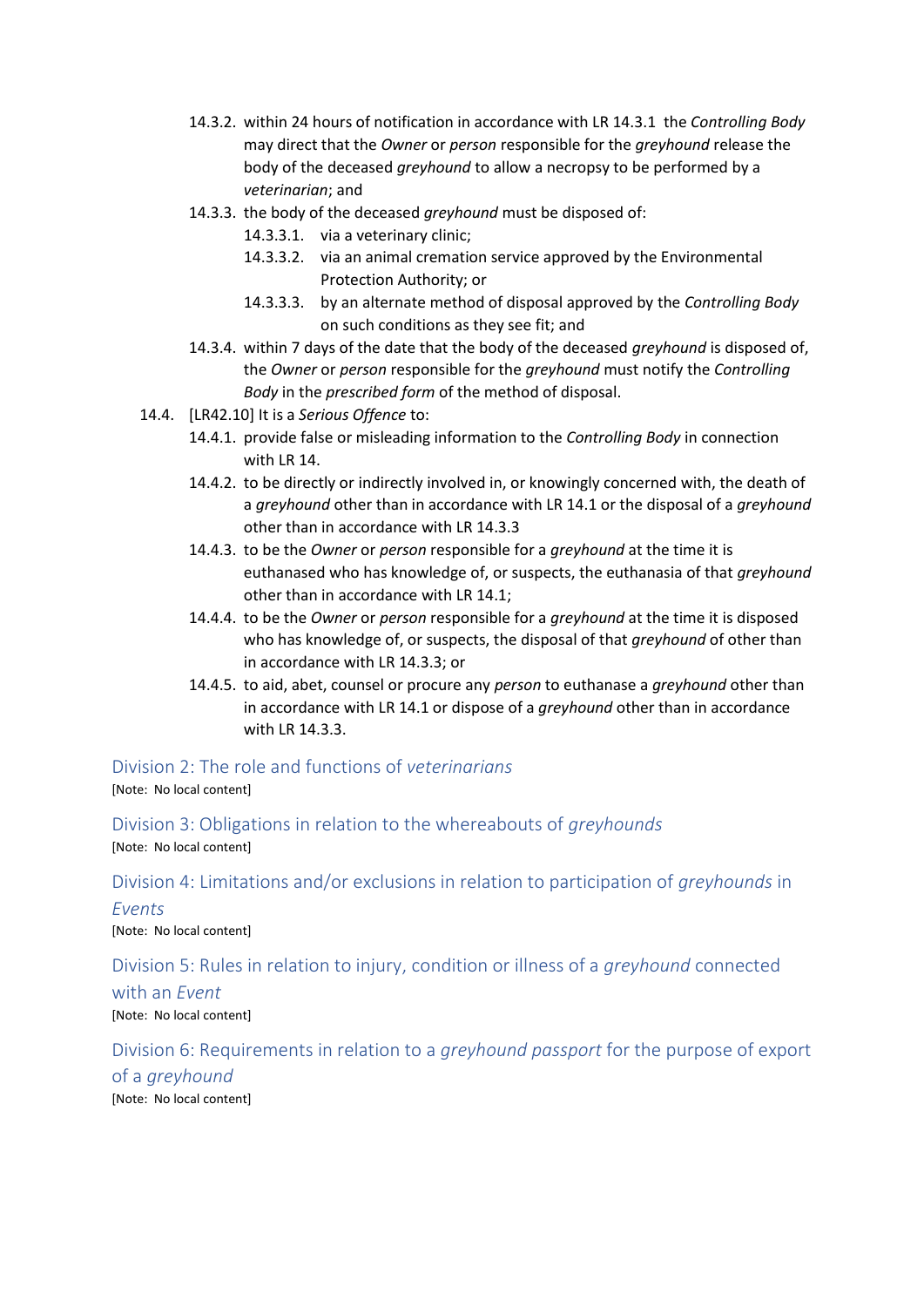# <span id="page-9-0"></span>PART 5: REGISTRATION REQUIREMENTS FOR *PERSON*S AND *GREYHOUNDS*

#### <span id="page-9-1"></span>Division 1: Registration of *person*s and *greyhounds*

#### **15. Registration categories**

- 15.1. [LR11.1, and LR14.1] A *person* must be registered with the *Controlling Body* to be, to undertake the activities of, or act as, an *Owner*, *Trainer*, *Catcher, attendant, Studmaster*  or *Breeder* of a *greyhound*.
- 15.2. [LR11.17] A *person* who engages in the whelping, rearing, breaking in or education of a *greyhound* must be registered with the *Controlling Body*.
- 15.3. [17.5] A *person* must be registered with the *Controlling Body* to be a manager or an assistant manager of a *Greyhound Trial Track*.

#### **16. Registration eligibility**

- 16.1. [LR11.1A] A *person* is not eligible for registration with the *Controlling Body* under the *Local Rules* unless:
	- 16.1.1. the *person* is over the age of 18 years, or if seeking registration only as a *Catcher* or an *attendant*, over the age of 14 years;
	- 16.1.2. the *person's* principal place of residence is in the state of Victoria;
	- 16.1.3. the *Controlling Body* is satisfied that the *person* is a fit and proper *person* to be registered in the category of registration sought, having regard to all matters relevant to the category of registration, which may include the *person's* character, reputation, honesty, integrity, criminal history and the *person's* history in relation to animal welfare;
	- 16.1.4. the *person* has attained the experience and/or training prescribed by the *Controlling Body* for registration in the relevant category or the *Controlling Body* is satisfied that the *person* will attain that experience and/or training within a reasonable time;
	- 16.1.5. any premises required for, or used in connection with, an activity in relation to the proposed category of registration is fit for purpose; and
	- 16.1.6. [New Rule] the *Controlling Body* has not refused an application for registration related to the *person* in the six months preceding the date that the application was lodged;
	- 16.1.7. [New Rule] the *person* has not been convicted of an *offence* in any jurisdiction that would, if occurring in Victoria, be a breach of GAR 162(a).
	- 16.1.8. the *person* has complied with any other requirements, including any additional eligibility requirements, prescribed by the *Controlling Body* from time to time for registration in the relevant category.

#### **17. Registration application**

- 17.1. [LR11.2a] Applications for registration with the *Controlling Body* must:
	- 17.1.1. be made in the manner and the *prescribed form* by the *Controlling Body* from time to time;
	- 17.1.2. state each category of registration being sought;
	- 17.1.3. be accompanied by the prescribed information relating to the identity of the applicant;
	- 17.1.4. be accompanied by the prescribed information relating to the character of the applicant;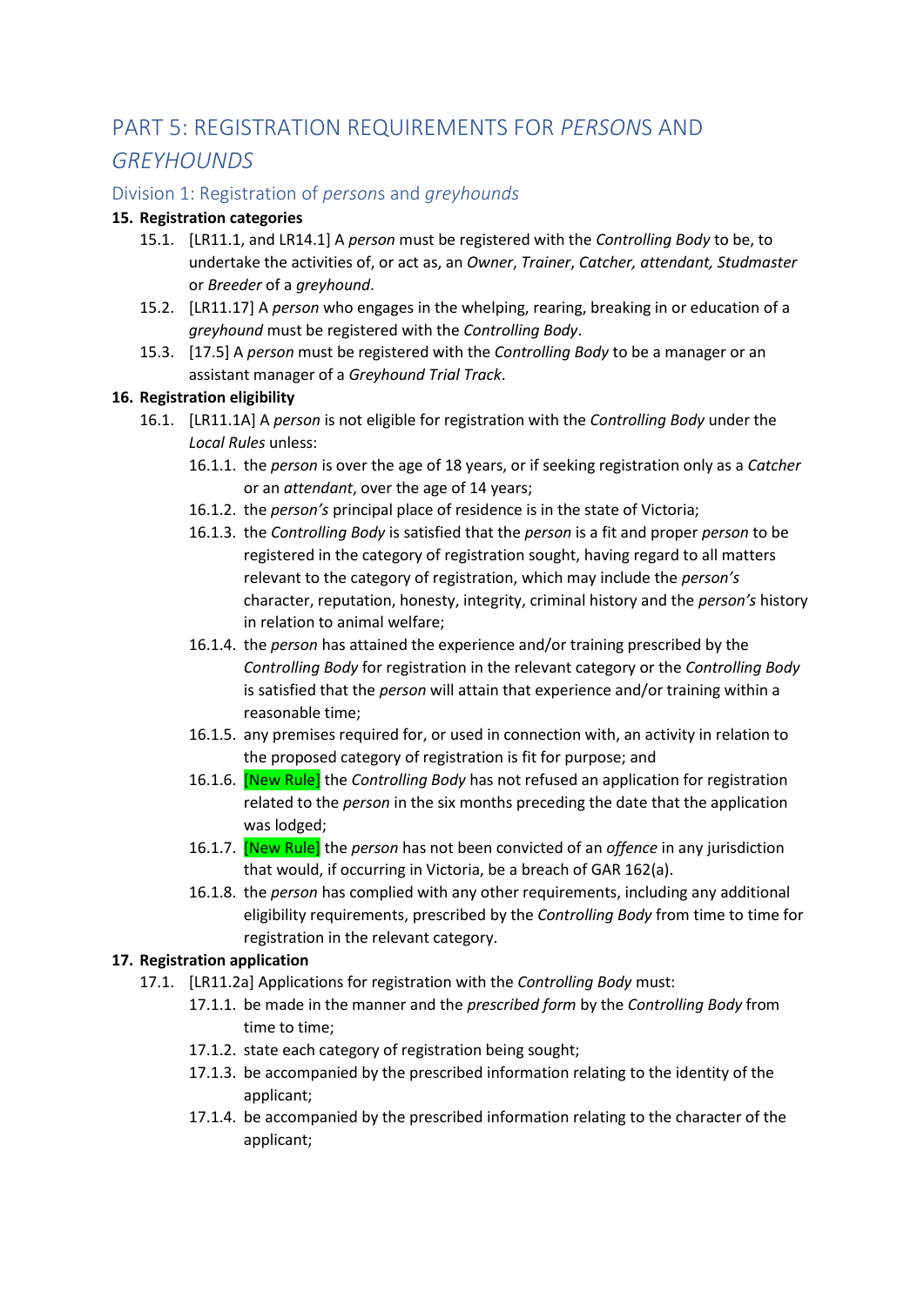- 17.1.5. be accompanied by a current national police certificate and/or an authorisation signed by the applicant for the *Controlling Body* to obtain a national police certificate for the applicant;
- 17.1.6. be accompanied by prescribed information relating to the education and/or training of the applicant;
- 17.1.7. be accompanied by the prescribed *fee*; and
- 17.1.8. be complete and accompanied by any other information or declarations required by the *Controlling Body*.
- 17.2. [LR11.2b] The *Controlling Body* may require the applicant to provide the *Controlling Body* with further information or declarations that the *Controlling Body* requires to determine the application, and the *Controlling Body* may refuse the application if the applicant does not comply with the request within the time determined by the *Controlling Body*.

#### **18. Application process**

- 18.1. [LR11.2c and d] The *Controlling Body* may, in its absolute discretion refuse to grant an application for registration or grant an application for registration subject to any conditions the *Controlling Body* thinks appropriate for the registration.
- 18.2. [LR11.2e] Without limiting the *Controlling Body*'s power to refuse to grant an application, the *Controlling Body* may refuse to grant an application in circumstances where, in the opinion of the *Controlling Body*:
	- 18.2.1. the applicant is the current spouse or domestic partner (as defined in the *Act*) of a *person* who has been refused registration or had their registration cancelled by the *Controlling Body*, who is *disqualified*, or who is *suspended* for a not insignificant period; or
	- 18.2.2. [New Rule] the applicant resides with a *person* who has been refused registration, had their registration cancelled by the *Controlling Body*, is *disqualified*, or who is suspended for a not insignificant period; or
	- 18.2.3. the applicant is likely to, for purposes of activity related to their proposed registration, associate with a *person* who is *disqualified*, *warned off*, *suspended* or declared to be a *defaulter* under the *Local Rules*, in the period for which the applicant is registered; or
	- 18.2.4. the registration may adversely impact the *Controlling Body*'s:
		- 18.2.4.1. control of the sport of *greyhound racing*; or
		- 18.2.4.2. [New Rule] promotion of the sport of *greyhound racing*; or
		- 18.2.4.3. conduct of *greyhound Events*; or
		- 18.2.4.4. [New Rule] promotion or improvement of animal welfare within the sport of *greyhound racing*; or
		- 18.2.4.5. [New Rule] promotion of compliance with the *Local Rules* or monitoring of compliance with the *Local Rules;* or
		- 18.2.4.6. [New Rule] the *person* has not provided information requested by the *Controlling Body* that the *Controlling Body* reasonably believes will assist the *Controlling Body* in its consideration of the *person's* application.
- 18.3. [LR11.2(f)] Without limiting the *Controlling Body*'s power to refuse to grant an application, the *Controlling Body* may only grant an application for registration in a category if the *Controlling Body* is satisfied that the *person* meets the eligibility criteria and requirements for the relevant category.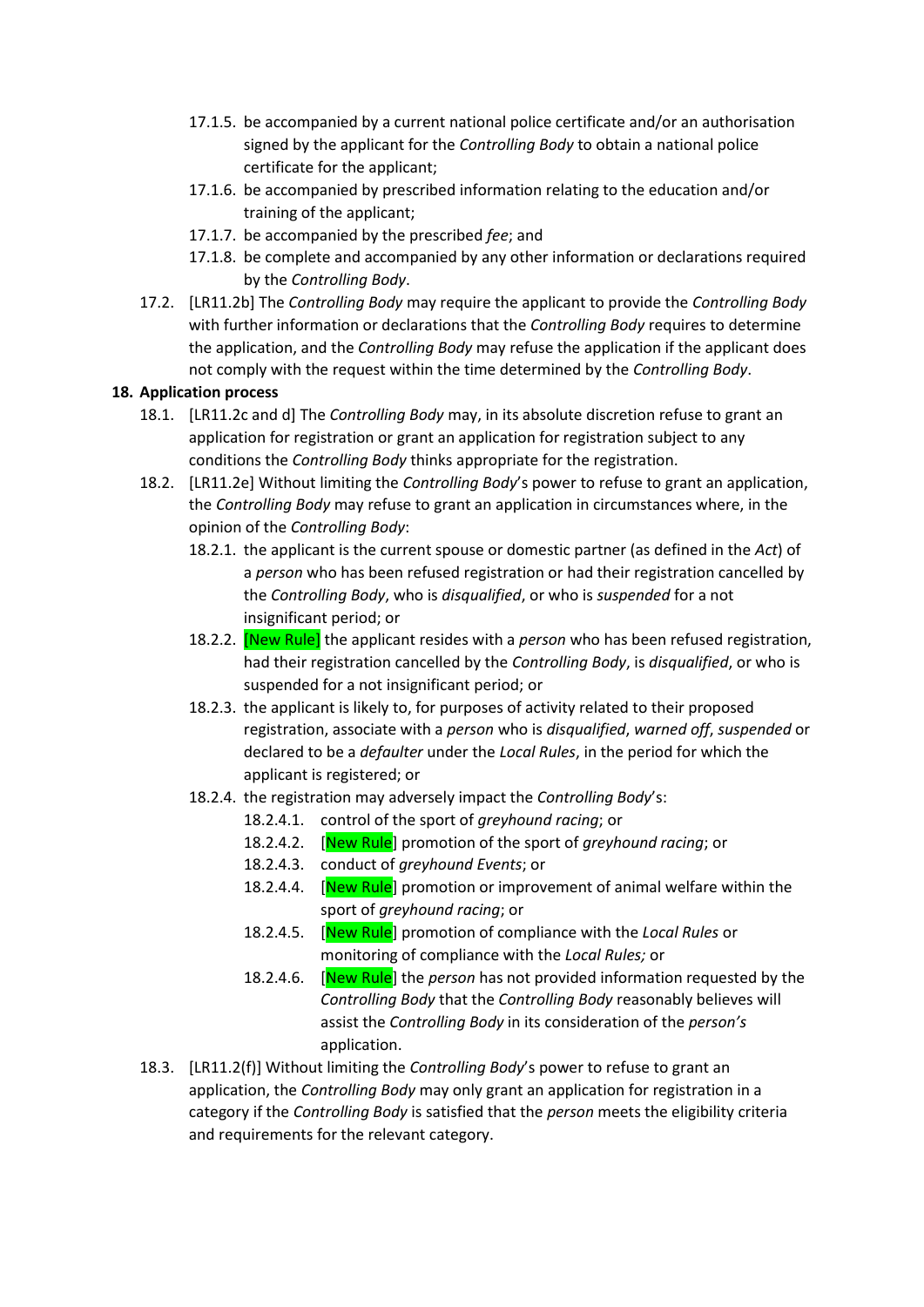#### **19. Conditions of Grant of all Registrations**

- 19.1. [LR16.1] Unless the *Controlling Body* otherwise determines, a *person's* registration is automatically cancelled if the *registered person* dies or the *person* resides outside the State of Victoria for a period of ninety (90) consecutive days.
- 19.2. It is a condition of registration that a *registered person*:
	- 19.2.1. [LR16.2] must produce their registration identification on a demand made by a Steward or *authorised person*;
	- 19.2.2. [LR16.4(ai)] is bound by and must comply with the *Local Rules* as amended from time to time; and
	- 19.2.3. [LR16.4(a)(ii)] is and always remains when registered, a fit and proper *person*; to be registered.
- 19.3. It is a condition of registration that a *registered person* must notify the *Controlling Body* in writing:
	- 19.3.1. [LR16.3part] of any change of address within three days of such change; or
	- 19.3.2. [LR16.3part] if registered in the category of *Trainer,* immediately upon any change to their place of residence or the location of their *Greyhound Training Property*; or
	- 19.3.3. [LR16.4(a)(iii)] immediately upon becoming aware of any information contained in their application or accompanying declarations is no longer true and correct, or that *person* no longer meets an eligibility criterion for registration.
- 19.4. [LR16.4(b)] If, at any time, the *Controlling Body* determines that a *registered person* is not a fit and proper *person* to be registered by the *Controlling Body*, the *Controlling Body* may cancel the *person's* registration, or *suspend* the *person* from participating in *greyhound* racing, until that *person* has satisfied the *Controlling Body* that the *person* is a fit and proper *person* to be registered by the *Controlling Body*.
- 19.5. [New Rule] If the *Controlling Body* determines that a property used by a registered *person* in connection with activities for which they are registered, is not fit for purpose, the *Controlling Body* may cancel the *person's* registration, or *suspend* the *person* from participating in *greyhound racing*, until that *person* has satisfied the *Controlling Body* that the property used by the *registered person* is fit for purpose.
- 19.6. [LR16.4(c)] The *Controlling Body* may, from time to time, require a *registered person* to provide information, further details or undertakings in relation to any matter related to the *Controlling Body*'s functions and duties. The *Controlling Body* may cancel a *person's* registration, or *suspend* them from participating in *greyhound racing*, if the information or undertakings are not provided within the period specified by the *Controlling Body*.

#### **20. Term of registration**

20.1. [LR11.2i] Registration of a *person* remains in force for a period specified by the *Controlling Body* at the time of registration, or as determined by the *Controlling Body* from time to time, which cannot be longer than three years.

#### **21. Additional Provisions for Owners, Trainers, Catchers, Attendants**

- 21.1. [LR12.1] The *Controlling Body* may only grant an application for registration in the category of *Trainer* if the *Controlling Body* is satisfied that the *person* has attained at least Certificate II (C2) accreditation or such other accreditation prescribed by the *Controlling Body* from time to time.
- 21.2. [LR12.2] A *person* holding registration as a *Trainer* is not required to hold registration as an *Owner* in respect of any *greyhounds* which they own.
- 21.3. [LR12.3.1] A *person* holding registration as a *Trainer* with Certificate II (C2) accreditation of the Racing Industry Training Package (Greyhounds) will only be permitted to *train*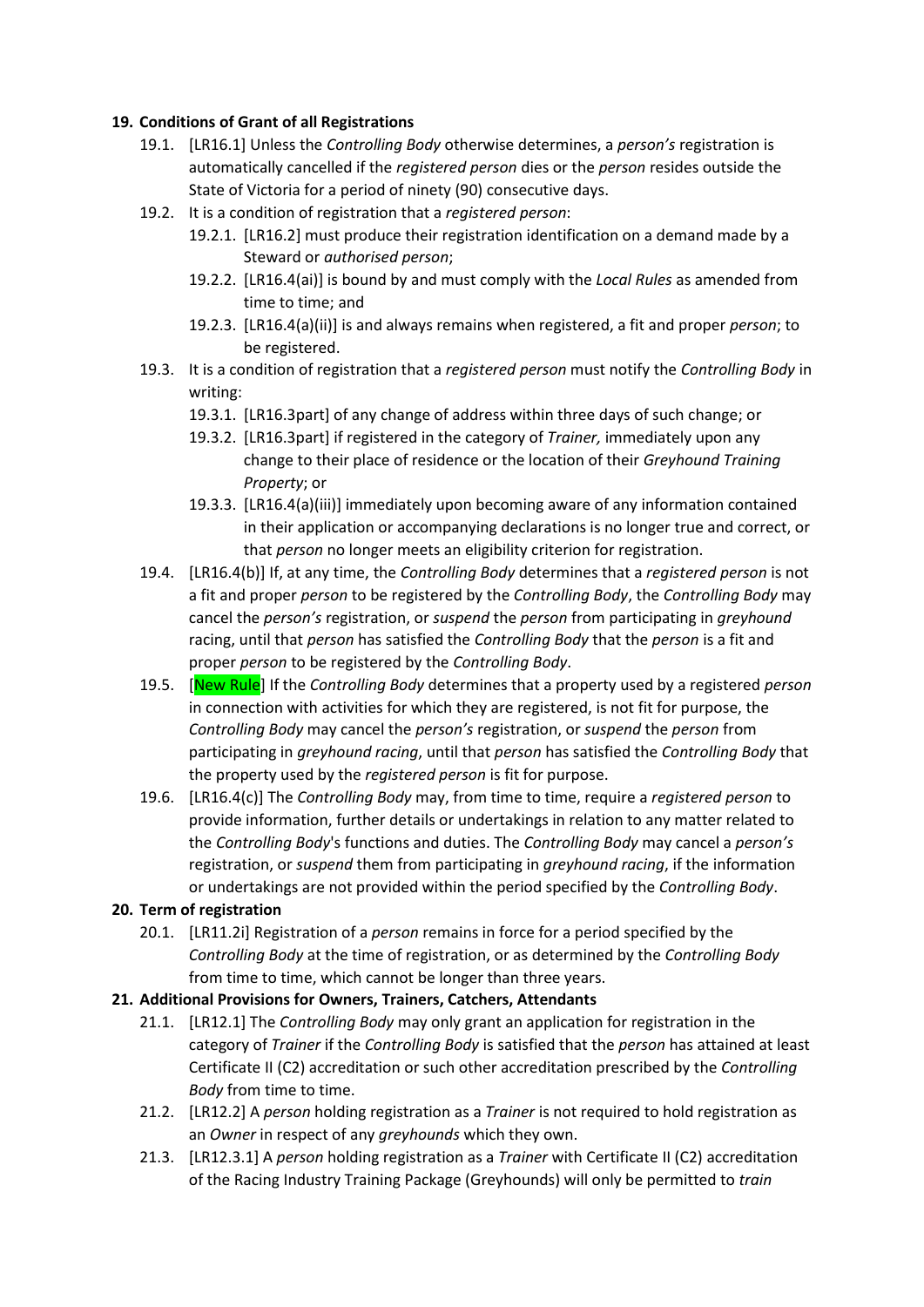*greyhounds* which are owned, or part owned, by the *Trainer* or by any *registered person* residing with the *Trainer*.

- 21.4. [LR12.3.2] A *person* holding registration as a *Trainer* with Certificate III (C3) accreditation of the Racing Industry Training Package (Greyhounds) will be entitled to *train greyhounds* owned by any *registered person* unless the *Controlling Body* otherwise determines.
- 21.5. [LR12.4] A *person* must not be granted registration as an *attendant* unless the *person* has attained at least Certificate I (C1) accreditation of the Racing Industry Training Package (Greyhounds) or such other accreditation prescribed by the *Controlling Body* from time to time.

#### **22. Cancellation or** *suspension* **of registration at request of** *registered person*

- 22.1. [LR11.3] A *registered person* may at any time apply for cancellation or *suspension* of their registration. Subject to LR [22.2,](#page-12-1) such *person's* registration will be deemed to be cancelled or *suspended* (as the case may be) when the *Controlling Body* accepts that request.
- <span id="page-12-1"></span>22.2. [LR11.4] If a *registered person* gives their registration certificate to a *Steward* or a member of the *Controlling Body* with an indication that the *registered person* wishes the registration to be cancelled or *suspended*, then the registration of that *person* will be deemed to be cancelled or *suspended* (as the case may be) from the time that the registration certificate is given to the *Steward* or the *Controlling Body*.
- 22.3. [LR11.5] Where a *person's* registration is cancelled or *suspended* pursuant to this LR, the *Controlling Body* will notify the *person* in writing of such cancellation or *suspension*.

#### **23. Residing with a** *person* **who is** *disqualified***,** *warned off* **or declared to be a** *defaulter*

23.1. [LR11.6] No *person* who resides with any *person* who is *disqualified*, w*arned off* or declared to be a d*efaulter* will be permitted to be or remain registered under the *Local Rules* without the *Controlling Body's* approval.

#### <span id="page-12-0"></span>GRV Division 2: *Greyhound Training Properties*

#### **24. [LR11A] Registration of** *Greyhound Training Properties*

- 24.1. The *Controlling Body* may prescribe categories of registration relative to a *Greyhound Training Property*.
- 24.2. To register a *Greyhound Training Property* with a *Controlling Body*, a *person* must: 24.2.1. make an application to the *Controlling Body* in the *prescribed form*;
	- 24.2.2. pay the prescribed *fee*; and
	- 24.2.3. produce to the *Controlling Body*, any information required by the *Controlling Body* to assess the *Greyhound Training Property*'s suitability for registration.
- 24.3. The *Controlling Body* when considering an application for registration may:
	- 24.3.1. grant the application pursuant to any conditions it considers desirable;
	- 24.3.2. request a *person* making application to appear before the *Controlling Body* and supply such information in respect of the application as the *Controlling Body* thinks fit; or
	- 24.3.3. refuse to grant the application.
- 24.4. The *Controlling Body* may cancel a registration or *suspend*, vary or alter or add to the conditions of a registration of a *Greyhound Training Property*.
- 24.5. Unless sooner cancelled or *suspended* by the *Controlling Body*, the registration of a *Greyhound Training Property* remains in force for such time as may be prescribed by the *Controlling Body*.
- 24.6. The *Controlling Body* may deem a property that has, in the *Controlling Body's* opinion, been used by a *Trainer* in connection with *greyhound racing,* to be a *Greyhound Training Property* for the purposes of the *Local Rules*.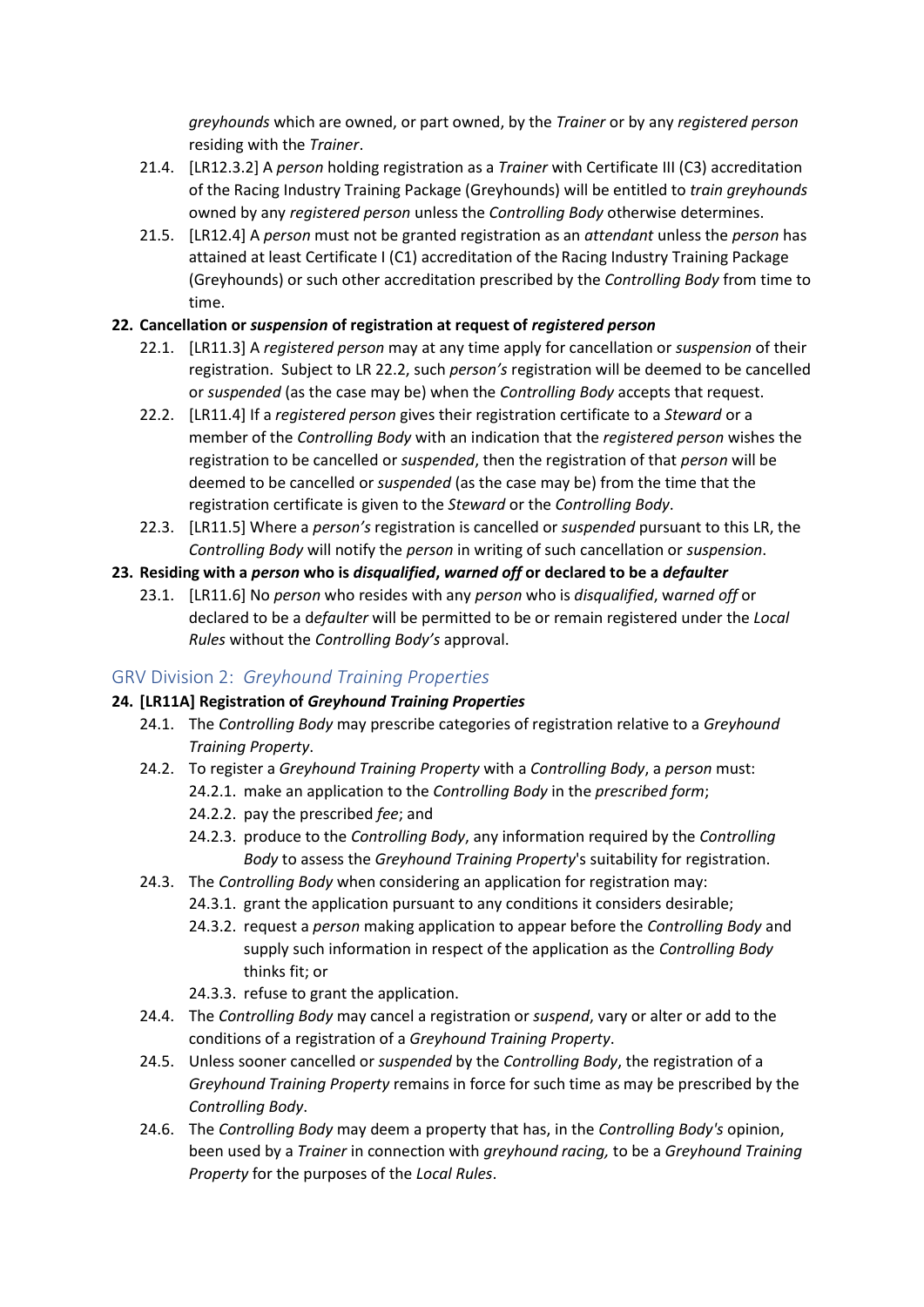- 24.7. [New Rule clarity] A kennel address of a *Trainer* is a *Trainer's Greyhound Training Property* for the purposes of the *Local Rules*.
- **25. [LR11.7] Use of** *a Greyhound Training Property* **of a** *person* **who is** *disqualified***,** *warned off***,**  *suspended* **or declared to be a** *defaulter*
	- 25.1. Unless otherwise approved by the *Controlling Body*, no *registered person* may *train*, keep (unless retired as a pet) or race any *greyhounds* at any property or premises which are deemed by the *Controlling Body* as being or as having been the *Greyhound Training Property* of a *person* who has had their registration ceased as a result of having been *disqualified*, *warned off*, *suspended* or declared to be a *defaulter* for a breach or potential breach of the *Local Rules* (the "defaulting *person*").
	- 25.2. For the avoidance of doubt the *registered person* and the defaulting *person* need not be the same *person*.

#### <span id="page-13-1"></span>**26. [LR11.11] Notification of** *Greyhound Training Properties*

- 26.1. A *registered person* must notify the *Controlling Body* (by such means required by the *Controlling Body*) of all relevant details of each *Greyhound Training Property* it controls, and when it ceases to control any such *Greyhound Training Property*.
- 26.2. Where a *Greyhound Training Property* could be considered to be controlled by two or more *registered person*s, each such *registered person* must notify the *Controlling Body* of the *Greyhound Training Property* in accordance with this sub-rule and each such *registered person* is responsible for ensuring compliance with LR [26.1](#page-13-1) in respect of that *Greyhound Training Property*.

#### **27. [LR11.9 and 11.10]** *Greyhound Training Property* **conditions**

- 27.1. As a condition of registration and renewal of registration, a *registered person* must, in respect of any *Greyhound Training Properties* they control, comply with any conditions issued by the *Controlling Body* from time to time in respect of *Greyhound Training Properties*.
- 27.2. The *Greyhound Training Properties* controlled by a *registered person* for the purposes of Division 2 are those that are:
	- 27.2.1. owned, occupied, leased or sub-leased by them (whether in part or jointly with any other *person*); or
	- 27.2.2. otherwise controlled by them, including indirectly through a relative, spouse or domestic partner, via ownership or control of a body corporate or trust, or control through other legal, equitable or contractual means; or
	- 27.2.3. deemed by the *Controlling Body* or *Stewards* as being the *Greyhound Training Property* of that *person*.

#### <span id="page-13-0"></span>GRV Division 3: *Greyhound Trial Tracks*

#### <span id="page-13-2"></span>**28. [LR17.1 to 11.6]** *Greyhound Trial Tracks* **and Managers**

- 28.1. Applications for registration of a *Greyhound Trial Track* with the *Controlling Body* must: 28.1.1. be made in the *prescribed form*; and
	- 28.1.2. be accompanied by the prescribed *fee* and any information required by the *Controlling Body* to assess the *Greyhound Trial Track's* suitability for registration.
- 28.2. When considering an application for registration of a *Greyhound Trial Track* the *Controlling Body* may grant the application, grant the application pursuant to any conditions it considers desirable, or refuse to grant the application.
- 28.3. Every application for registration of a *Greyhound Trial Track* must specify at least one natural *person* as its manager, who may be the proprietor of the *Greyhound Trial Track*.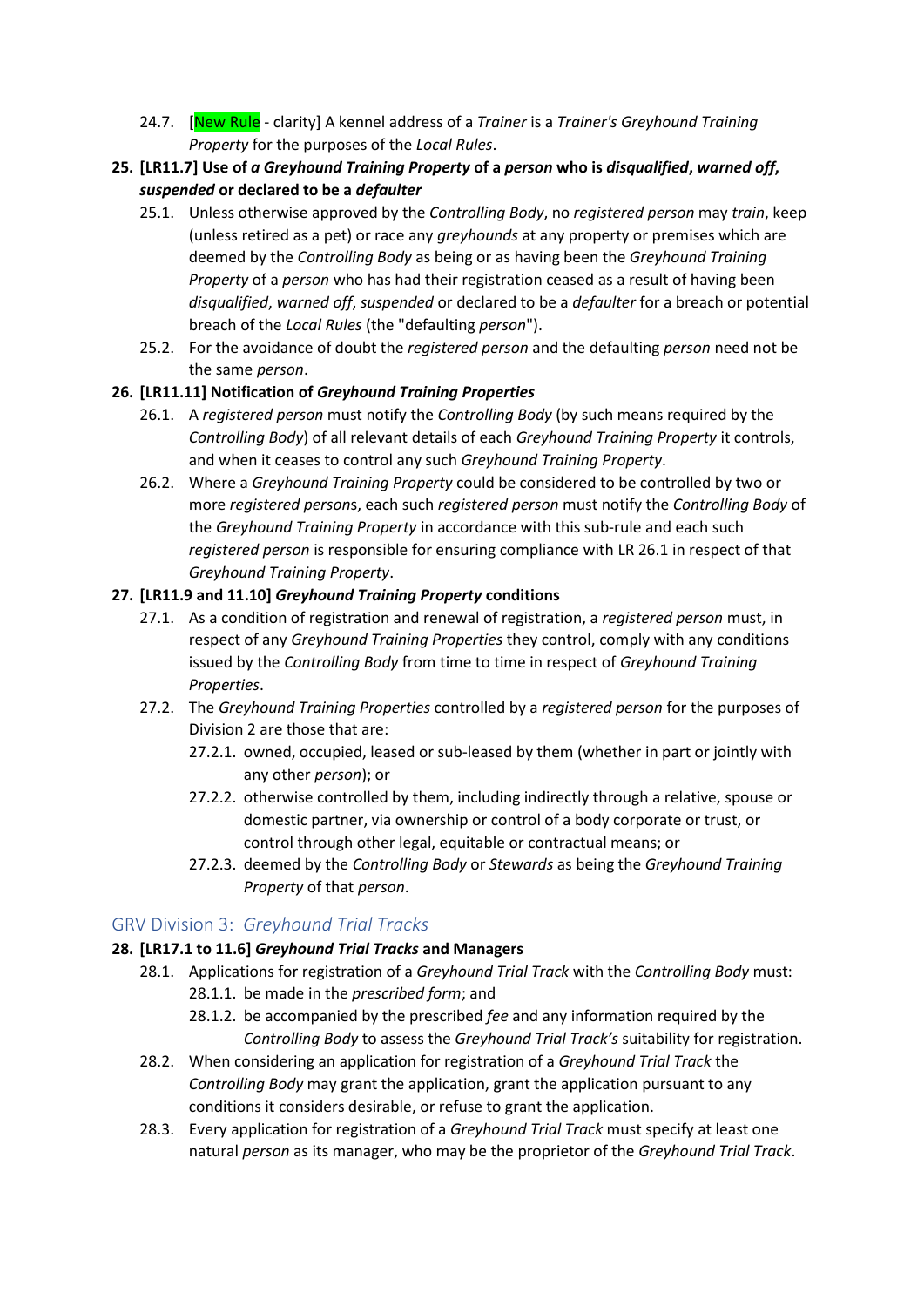- 28.4. When the proprietor of a *Greyhound Trial Track* desires to appoint one or more assistant managers of the *Greyhound Trial Track*, written notification must be given to the *Controlling Body*.
- 28.5. A *person* must not take part in the management of a *Greyhound Trial Track* unless the *person* is registered with the *Controlling Body* as the manager or as an assistant manager of that *Greyhound Trial Track*.
- 28.6. The *Controlling Body* may cancel or *suspend* any registration made pursuant to this LR [28.](#page-13-2)

#### **29. [LR11.7 to 17.9] Conditions of Registration of** *Greyhound Trial Track*

- 29.1. It is a condition of registration of any *Greyhound Trial Track* that:
	- 29.1.1. the *Greyhound Trial Track* must be operated so as to comply with all applicable laws;
	- 29.1.2. a copy of the *Greyhound Trial Track's* registration certificate is displayed so as to be clearly visible to all *person*s entering;
	- 29.1.3. unless otherwise approved by the *Controlling Body* or *Stewards*, the *Greyhound Trial Track* must not be used or open for use other than between the hours of one hour before sunrise and one hour after sunset on any *day*;
	- 29.1.4. the perimeter of the *Greyhound Trial Track* must be fenced in such a manner so as to prevent the escape of any *greyhound*; and
	- 29.1.5. no condition that is likely to be dangerous to the health or safety of any *greyhound* or *person* must be caused or allowed to exist on a *Greyhound Trial Track*.
- 29.2. The *Controlling Body* may, in granting any application for registration of a *Greyhound Trial Track*, impose such additional conditions as it deems fit and may at any time afterwards by notice in writing served on the proprietor or manager revoke or vary such conditions or impose any further conditions.
- 29.3. The proprietor, manager and assistant manager of a *Greyhound Trial Track* must each ensure that the *Greyhound Trial Track* is operated in accordance with its conditions of registration and the *Local Rules*.

#### **30. [LR18] Conditions of Operation of** *Greyhound Trial Track*

- 30.1. A *person* who takes a *greyhound* to or permits any *greyhound* to be on a *Greyhound Trial Track*, for that *greyhound* to be educated, trialled or *trained*, must ensure that the *greyhound* is registered.
- 30.2. A *Greyhound Trial Track* cannot be used or open for use unless its manager or assistant manager is present and engaged in its operation.
- <span id="page-14-0"></span>30.3. The manager, assistant manager, proprietor, lessee or other occupier of a *Greyhound Trial Track* must ensure that no live animal other than a *greyhound* is used or caused to be used in any manner on any *Greyhound Trial Track,* or surrounding area as defined by the *Controlling Body*.
- 30.4. Without derogating from the provisions of LR [30.3,](#page-14-0) it is a *Serious Offence* if a *person* uses or causes to be used any live animal as a *lure* for *greyhounds* on any *Greyhound Trial Track* or any other location.
- 30.5. No *fee* may be charged for the entry of any *person* or *greyhound* to a *Greyhound Trial Track*.
- 30.6. Unless otherwise approved by the *Controlling Body*, the award of any *prize money* in respect of any matter occurring on any *Greyhound Trial Track* is prohibited.
- 30.7. Betting on any matter occurring on any *Greyhound Trial Track* is prohibited.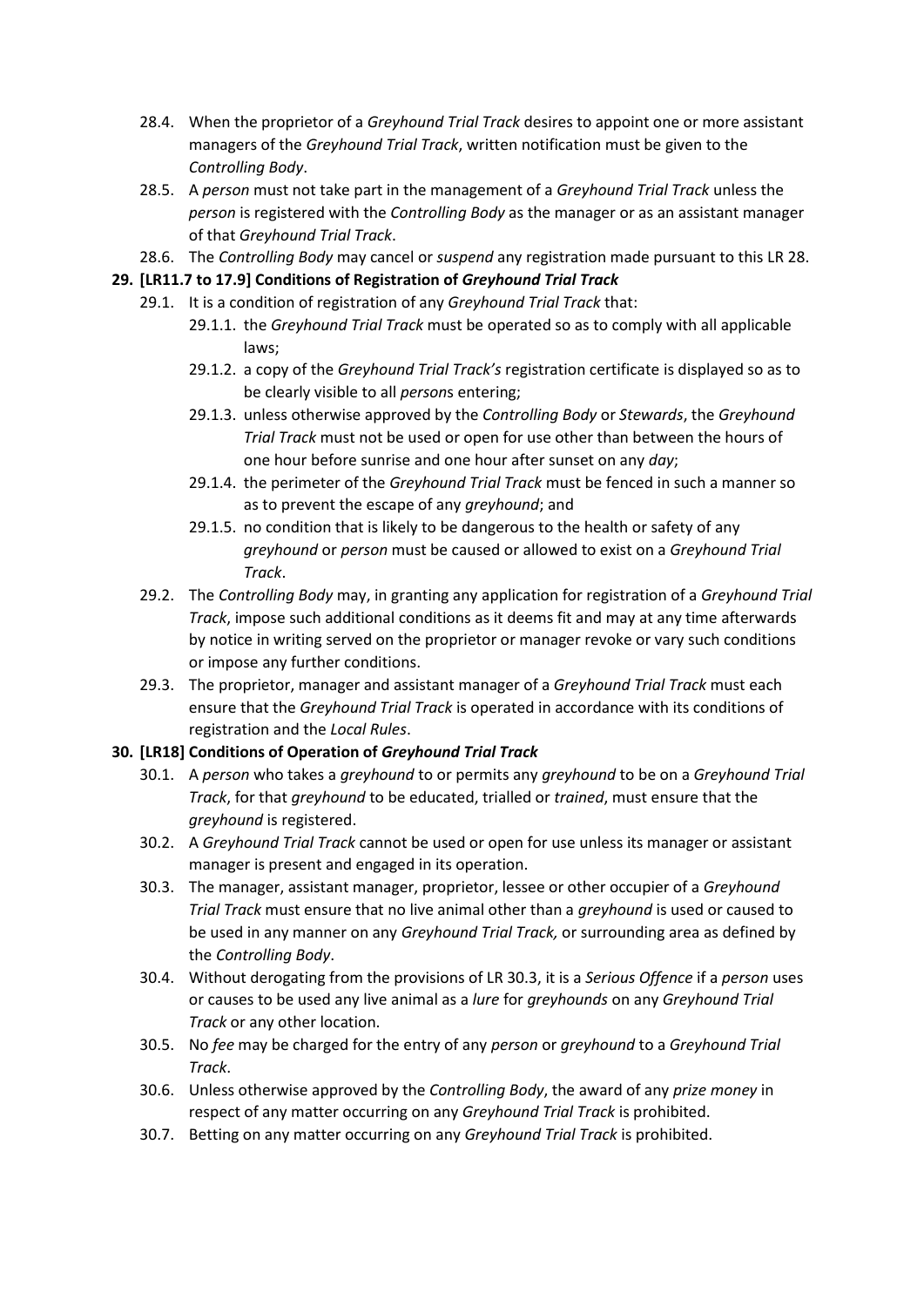#### <span id="page-15-0"></span>GRV Division 4: Syndications

#### **31. [LR13.1] Syndicates – General**

- 31.1. If an interest in any *greyhound* is held by two or more *person*s, it must be registered in the name of a *Private Syndicate* or a *Public Syndicate*.
- 31.2. No *greyhound* registered with any *Private Syndicate* or *Public Syndicate* can be *nominated for* or be allowed to compete in any *Event* if:
	- 31.2.1. any *Syndicate Manager*, *Alternative Syndicate Manager* or *Member* is undergoing a period of *disqualification*, *suspension*, *warning off* or is declared to be a *defaulter*; or
	- 31.2.2. the *Syndicate Manager* and *Alternative Syndicate Manager* have been removed for any reason and any change has not been approved by the *Controlling Body* in accordance with LR [33.6.](#page-16-0)
- 31.3. The *Controlling Body* does not accept any liability or responsibility whatsoever for disputes arising between *Members*, *Syndicate Manager*s or *Alternative Syndicate Manager*s or otherwise in connection with the operation of a *Private Syndicate* or *Public Syndicate*.

#### <span id="page-15-1"></span>**32. [LR13.2] Syndicates Registration**

- 32.1. Application for registration of a *Private Syndicate* or a *Public Syndicate* must:
	- 32.1.1. be made in the manner and in the *prescribed form*;
	- 32.1.2. nominate a *Syndicate Manager* and *Alternative Syndicate Manager*;
	- 32.1.3. be accompanied by the prescribed information relating to the identity of the applicant, the *Syndicate Manager* and the *Alternative Syndicate Manager*;
	- 32.1.4. be accompanied by the prescribed *fee*; and
	- 32.1.5. be complete and accompanied by any other information or declarations required by the *Controlling Body*.
- 32.2. In addition to the requirements of LR [32.1,](#page-15-1) an application for registration of a *Public Syndicate* must also include:
	- 32.2.1. a copy of the *Public Syndicate Agreement*; and
	- 32.2.2. a declaration that each *Member* has accepted the terms of the *Public Syndicate Agreement*, been provided with a copy of the *Local Rules* and is not currently *warned off*, *disqualified*, *suspended* or declared to be a *defaulter* from *greyhound racing* or any other *approved controlling body*.
- 32.3. The *Controlling Body* may require the applicant to provide further information or declarations that the *Controlling Body* requires to determine the application, and may refuse the application if the applicant does not comply with the request within the time determined by the *Controlling Body*.
- 32.4. The *Controlling Body* may, in its absolute discretion, grant an application, refuse to grant an application for registration or grant an application for registration subject to any conditions the *Controlling Body* thinks appropriate.

#### **33. [LR13.3]** *Syndicate Manager*

- 33.1. A *Syndicate Manager* and *Alternative Syndicate Manager* must, at all times, be registered as an *Owner*.
- 33.2. For the avoidance of doubt, a *Syndicate Manager* or *Alternative Syndicate Manager* may:
	- 33.2.1. exercise any powers which an *Owner* of a *greyhound* may exercise in relation to any *greyhounds* owned by the *Private Syndicate* or *Public Syndicate*;
	- 33.2.2. receive any *prize money* payable to an *Owner* in respect of any *greyhound* raced by a *Private Syndicate* or *Public Syndicate*;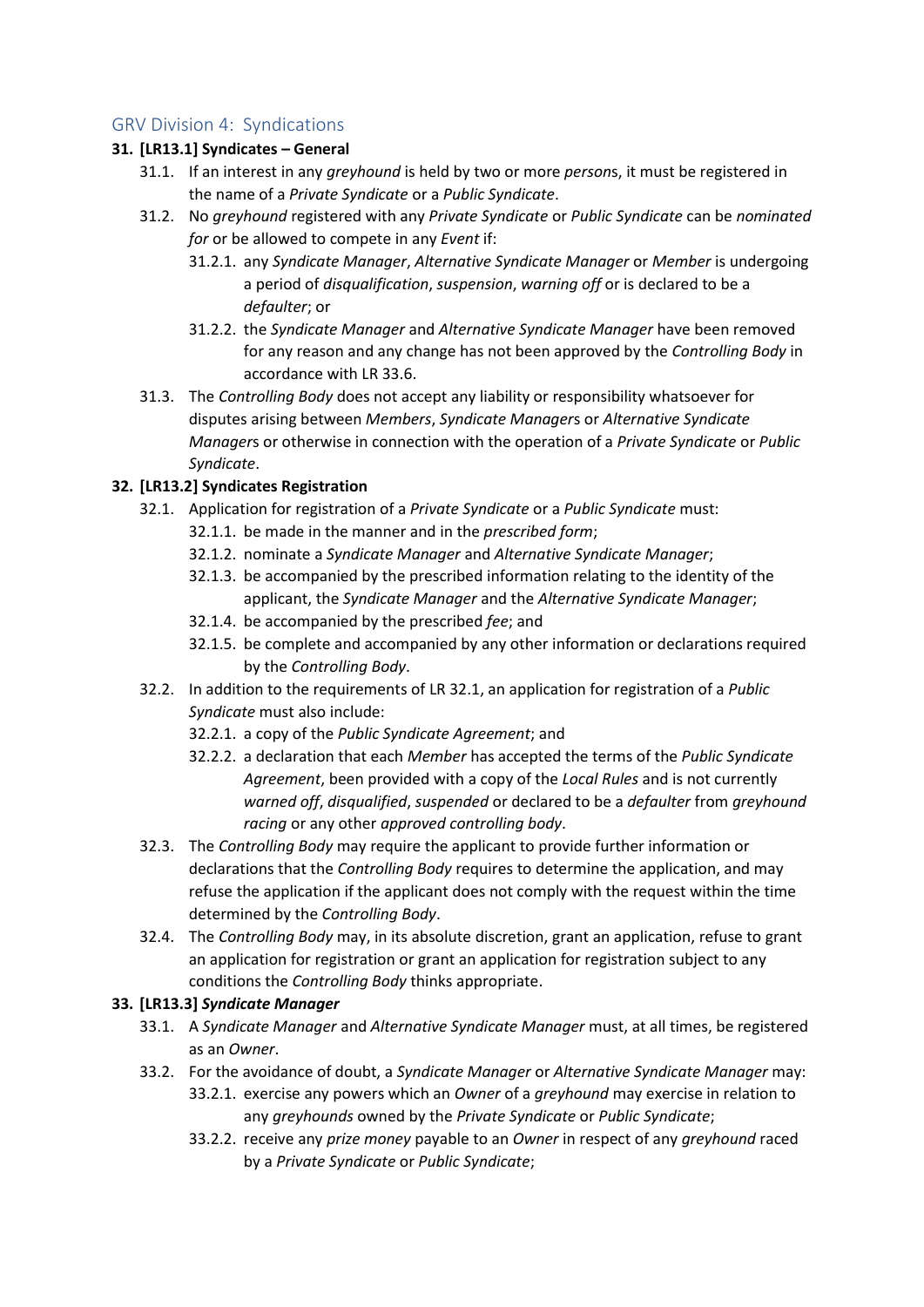- 33.2.3. be empowered to sign and execute documents on behalf of a *Private Syndicate* or *Public Syndicate*, including without limitation, documents relating to change of ownership or name of a *greyhound*; and
- 33.2.4. otherwise act on behalf of the *Private Syndicate* or *Public Syndicate* in all matters.
- 33.3. The receipt by the *Syndicate Manager* or *Alternative Syndicate Manager* of any *prize money* payable to a *Private Syndicate* or *Public Syndicate* is deemed to be complete satisfaction of the liability for payment or delivery of same.
- 33.4. The *Controlling Body* will not be responsible or liable for any dealings with the *Alternative Syndicate Manager* and is under no obligation or requirement to determine if the *Syndicate Manager* is available in circumstances where the *Alternative Syndicate Manager* is acting. All acts of the *Controlling Body* may be carried out with the *Alternative Syndicate Manager* if the *Controlling Body* is unable to contact the *Syndicate Manager* after making reasonable efforts to do so.
- 33.5. Each *Private Syndicate* and *Public Syndicate* must notify the *Controlling Body* of any change in the *Syndicate Manager* or *Alternative Syndicate Manager* appointed by that syndicate within three days.
- <span id="page-16-0"></span>33.6. Any change in the *Syndicate Manager* or *Alternative Syndicate Manager* must be approved by the *Controlling Body*. The *Controlling Body* may, in its absolute discretion, refuse to grant such approval or may grant such approval subject to any conditions the *Controlling Body* thinks appropriate.
- 33.7. Any *document* or notice required to be served under the *Local Rules* on a *Member* is deemed to be served on the *Member* if it is served on the *Syndicate Manager* or the *Alternative Syndicate Manager*.

#### **34. [LR13.4]** *Private Syndicates*

- 34.1. A *Private Syndicate* must not have any more than 20 *Members*.
- 34.2. All *person*s who hold an interest in a *greyhound* registered with a *Private Syndicate* must be registered as *Owners* under the *Local Rules*.
- 34.3. All *person*s who hold an interest in a *greyhound* registered with a *Private Syndicate* are deemed, jointly and severally, to be the *Owner* of any *greyhound* registered in the ownership of that *Private Syndicate*.

#### **35. [LR13.5]** *Public Syndicates*

- 35.1. A *Public Syndicate* must not have any more than 50 *Members*.
- 35.2. *Members* of a *Public Syndicate* are not required to be registered as *Owners* under the *Local Rules*.
- 35.3. The *Syndicate Manager* and *Alternative Syndicate Manager* of a *Public Syndicate* are each, jointly and severally, deemed to be the *Owner* of any *greyhound* registered in the ownership of that *Public Syndicate*.
- 35.4. The *Syndicate Manager* and *Alternative Syndicate Manager* of a *Public Syndicate* must:
	- 35.4.1. keep a list of all *Members* current and make the list available to other *Members* to inspect upon request;
	- 35.4.2. notify the *Controlling Body* within three days of any addition or removal of a *Member*;
	- 35.4.3. keep a copy of the *Public Syndicate Agreement* current and make it available to *Members* to inspect upon request; and
	- 35.4.4. notify the *Controlling Body* within three days of any changes to the *Public Syndicate Agreement*.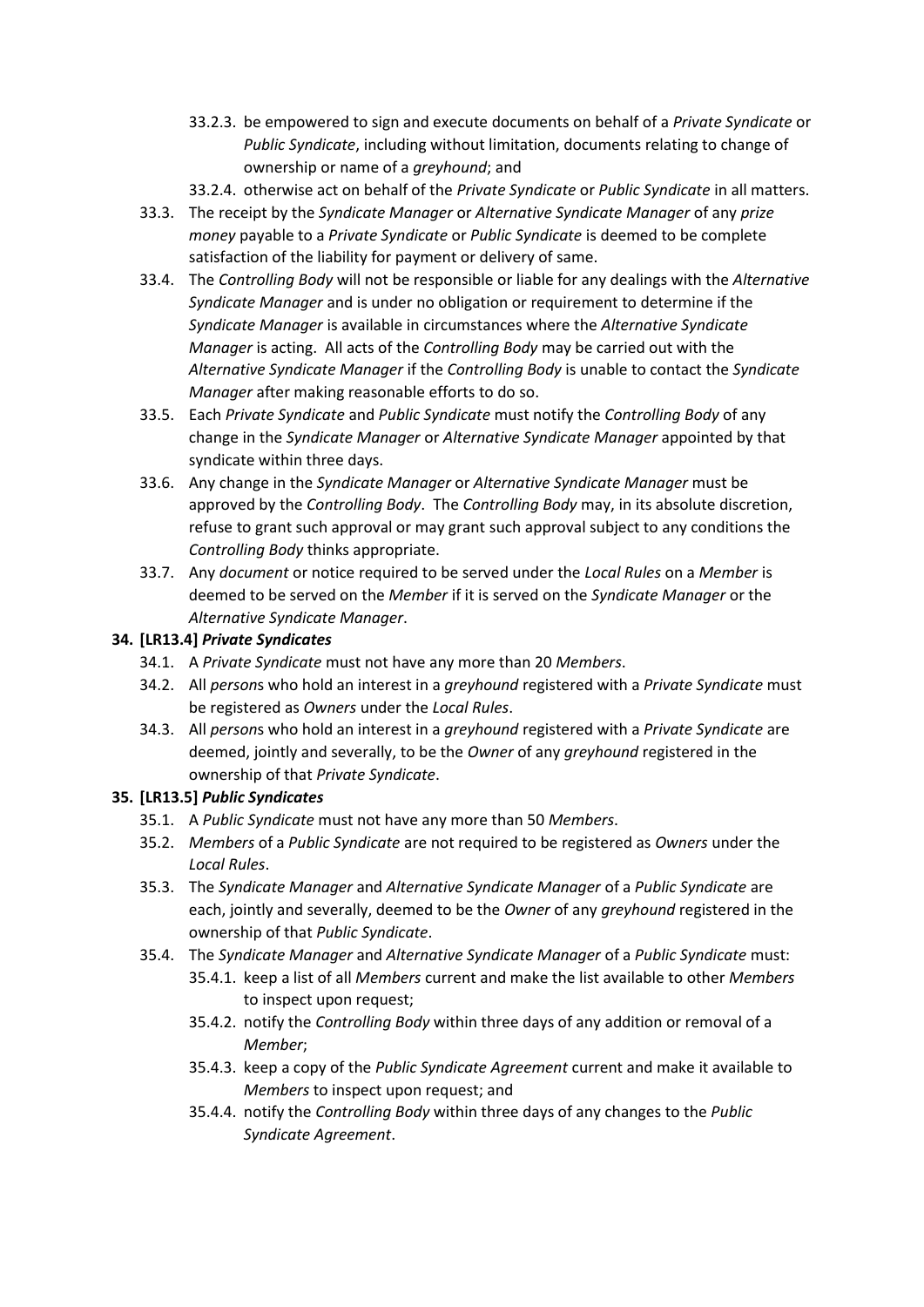# <span id="page-17-0"></span>PART 6: BREEDING AND IDENTITY

## <span id="page-17-1"></span>Division 1: Rules in relation to *breeding female greyhounds*, *sires* and litters (including registration requirements)

#### **36. Minimum age of breeding**

- 36.1. A male *greyhound* must not be used as a *sire* unless it is over the age of 18 months.
- 36.2. A female *greyhound* must not be used as a *breeding female* unless it is over the age of 18 months.

<span id="page-17-2"></span>Division 2: *Artificial insemination* [Note: No Local Content]

<span id="page-17-3"></span>Division 3: *DNA* Rules

[Note: No Local Content]

#### <span id="page-17-4"></span>Division 4: The *Stud Book*

[Note: No Local Content]

# <span id="page-17-5"></span>PART 7: *EVENTS* AND *MEETINGS*

#### <span id="page-17-6"></span>Division 1: Restrictions on the conduct of *Stewards* and other *officials*

#### **37. [LR42.5]** *Veterinarian* **on** *racecourse*

37.1. An *Event* must not proceed if an officiating *veterinarian* is not present on the *racecourse*.

#### **38. [LR40] Veterinary Supplies**

- 38.1. All pharmaceuticals, veterinary supplies and instruments kept by an officiating *veterinarian* must be appropriately secured, kept and used in accordance with:
	- 38.1.1. standards and procedures of a reasonable *veterinarian*; and
	- 38.1.2. conditions prescribed from time to time by the *Controlling Body* and notified to officiating *veterinarian*s.

#### <span id="page-17-7"></span>Division 2: *Scratchings*

[Note: No Local Content]

#### <span id="page-17-8"></span>Division 3: *Race* day procedures, checks and requirements prior to the start of a *race*

#### **39. Kennelling time**

39.1. Unless otherwise directed by the *Stewards* or an *authorised person*, the *handler* of a *greyhound* drawn in an *Event* must present the correct *greyhound* to the *Stewards* not later than 30 minutes before the *advertised* starting time of the first *Event* of the relevant *meeting*.

[Note: GAR86 requires not later than 45 minutes]

#### **40. [LR22.3] Standards for attire worn at meeting**

- 40.1. A *registered person* must not wear any attire to an *Event* which is, in the opinion of the *Steward* in charge of a *meeting*, offensive or inappropriate.
- 40.2. [New Rule] All attire (including headwear) worn by any *person* acting as a *handler* or *catcher* of a *greyhound* at a *meeting*, must meet the *Controlling Body's* prescribed standards for race day attire.
- 40.3. Where the *Steward* in charge of a *meeting* has determined that a *person's* attire does not meet the *Controlling Body's* prescribed standards for race day attire, they may direct that: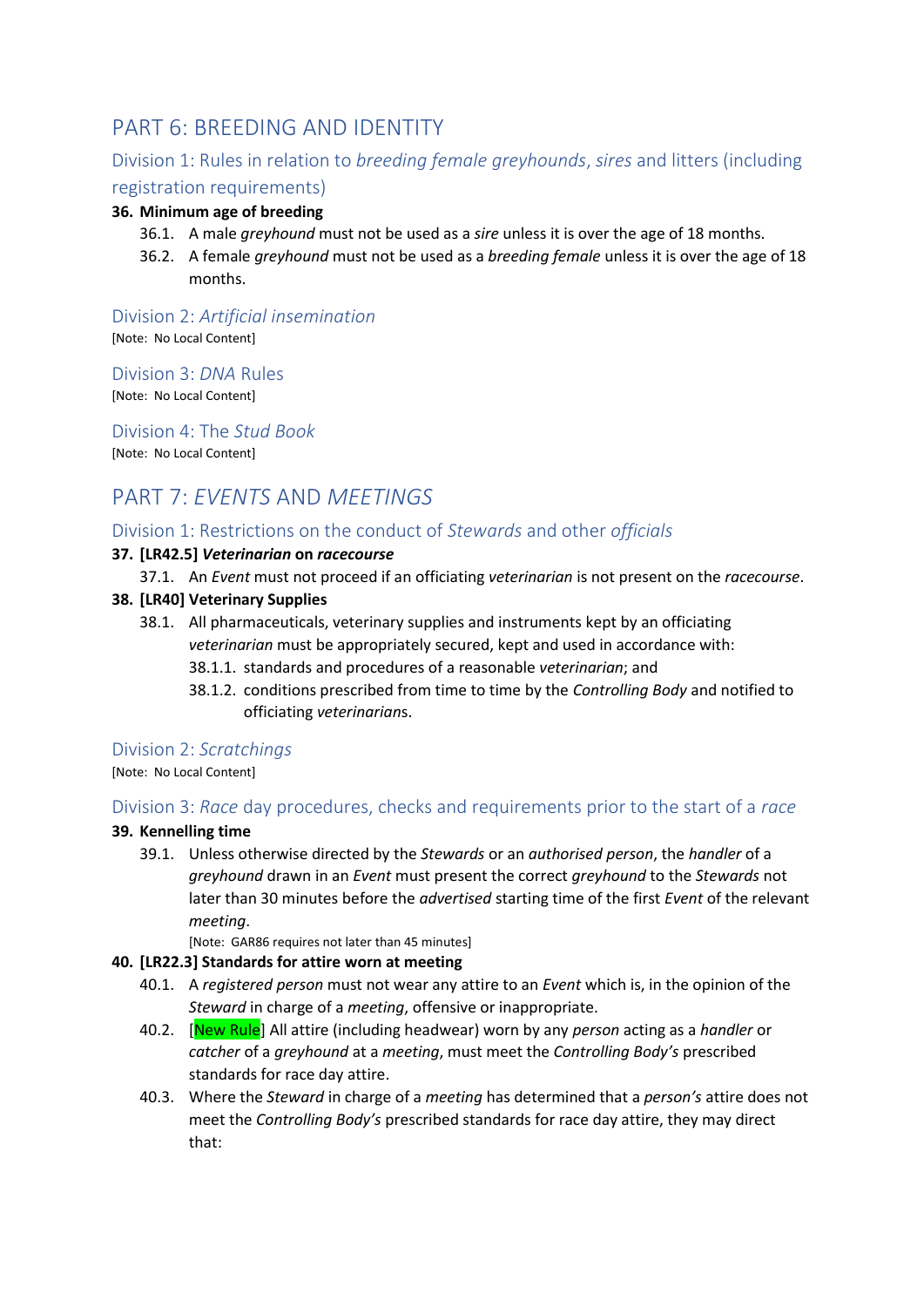- 40.3.1. the *person* must not parade, handle or act as a *catcher* of a *greyhound* for the remainder of the *Meeting* or until the *person's* attire meets the *Controlling Body's* prescribed standards for race day attire;
- 40.3.2. the *Steward* may nominate a substitute to parade, handle or act as a *catcher* of the *greyhound*, provided that the nominated *person* is, in the opinion of the *Steward*, authorised, suitably experienced and is attired in accordance with the *Controlling Body's* prescribed standards for race day attire; and
- 40.3.3. if a substitute cannot be found, or *person* does not consent to the substitute, the *greyhound* must be scratched.
- 40.4. For the avoidance of doubt, the *Steward* in charge of a *Meeting* has absolute discretion to determine whether a *person* is in breach of this LR.

#### **41. [New Rule] Vacant boxes**

41.1. Notwithstanding GAR 85(3), where there are less than eight *greyhounds* eligible to compete in an *Event* at the time when a *box draw* is to be carried out, the number of the box or boxes to be left vacant may be determined by the *Controlling Body*.

#### <span id="page-18-0"></span>Division 4: Weighing and weight procedures

[No local rule content]

#### <span id="page-18-1"></span>Division 5: The starting and running of a *race*

#### **42. [LR37] Timing of** *Events*

- 42.1. For the purposes of GAR 113 the timing will be carried out by use of an electronic device or stopwatch. The commencement of timing for an *Event* will correspond with the release of the starting box gate. The conclusion of timing for an *Event* will be when the nose of the leading *greyhound* reaches the alignment of the winning post as projected across the *track* at an angle of 90 degrees.
- 42.2. Notwithstanding GAR 113, where the *Steward* in charge of a *meeting* is reasonably satisfied that the equipment in use for an *Event* enables a more precise unit of measurement than 0.01 of a second, the more precise unit will be the basic unit of measurement for the purposes of the time of the *Event* and the times recorded for each *greyhound* running in the *Event*.

#### **43. Catchers**

43.1. [LR12.6] Unless otherwise permitted by the *Steward* in charge of the *meeting*, a *person* must not catch a *greyhound* on raceday unless they are a registered *Catcher*, *attendant* or *Trainer*.

#### **44. Events Conducted by way of Heats and Final**

- 44.1. [LR33] Where an Event is conducted by way of heats and a final, the hierarchy of eligibility of a greyhound to compete in the final, being no more than eight in number plus Reserves (if any), shall be determined from the heats in accordance with their finishing order as determined by the judge pursuant to GAR 114.
- 44.2. Where a dead heat is adjudged in a heat and as a result provides a number in excess of eight and two reserves for the final, the determination shall be made first on the basis of finishing order, and then based on the measurement of finishing time for each subsequent placegetter. The greyhound/s that qualifies faster shall be considered ahead of the slower greyhound/s.
- 44.3. Where the determination of finishing order pursuant to LR44.2 still provides a number in excess of eight plus reserves, the determination for the purposes of LR44.1 shall be made by ballot of the greyhounds that have qualified equally in accordance with GAR 114.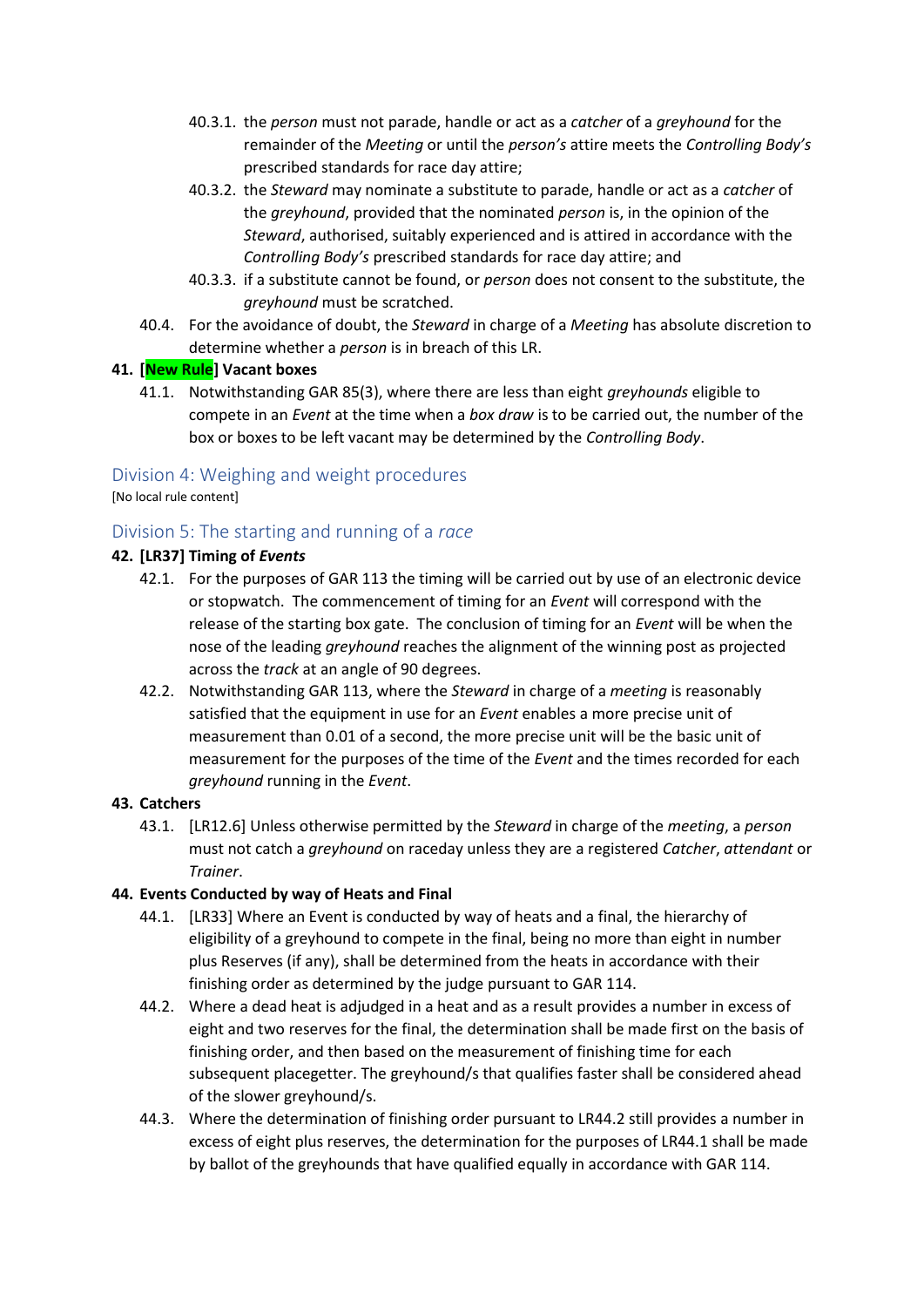## <span id="page-19-0"></span>Division 6: *Marring*, and where a *greyhound fails to pursue*

[No local rule content]

## <span id="page-19-1"></span>Division 7: Steps to be taken where performance or behaviour of a *greyhound* raises

#### concern

#### **45. [LR38]** *Satisfactory Trials*

- 45.1. For the purposes of GAR 132, the following conditions must also be complied with if a *greyhound* is ordered to undergo a *satisfactory trial*:
	- 45.1.1. The *authorised person* supervising the *satisfactory trial* will:
		- 45.1.1.1. check the identity of the *greyhound* as corresponding with the *greyhound's identification record*; and
		- 45.1.1.2. weigh the *greyhound* and record its weight in the records kept by the *Controlling Body.*
	- 45.1.2. The *greyhound* must wear a race rug.
	- 45.1.3. Except in the case of a *satisfactory trial* under *GAR 22(5), GAR 42(2), GAR 102, GAR 106(1), GAR 130*, *GAR 133 and GAR 135*, no less than four *greyhounds* inclusive of the *greyhound* undergoing the *satisfactory trial* must compete in the *satisfactory trial*.
	- 45.1.4. If a *greyhound* is ordered to undergo a *satisfactory trial* on a circle *track*, and successfully completes that *satisfactory trial* on a straight *track*, it will be cleared for straight *track* racing only.
	- 45.1.5. If a *greyhound* fails to be cleared to race after attempting three successive *satisfactory trials*, that *greyhound* will not be eligible to undergo further *satisfactory trial*s for a period of 28 days from the date of its last *satisfactory trial*.
- 45.2. For the avoidance of doubt, in the event a *greyhound* suffers any injury, illness or death by reason of any matter or thing occurring during a *satisfactory trial*, no liability will lie against the Club, the *Controlling Body*, or their respective servants and agents for any loss or damage howsoever sustained.

#### <span id="page-19-4"></span>**46. [LR39] Trials during a** *meeting*

- 46.1. The *Controlling Body* may at any time permit a *greyhound* to run in a trial during a *meeting*.
- 46.2. Without limiting LR [46.1,](#page-19-4) any *greyhound* which runs in a trial during a *meeting* will be subject to the *Local Rules* as if the *greyhound* was competing in an *Event*.

## <span id="page-19-2"></span>Division 8: Restrictions on a *greyhound* participating in an *Event* after whelping, *service*, or if unraced for more than six months [No local rule content]

#### <span id="page-19-3"></span>GRV Division 9: *Nominations*

#### **47. [LR26 and 27.1]** *Nomination* **Requirements**

- 47.1. A *greyhound* is only eligible for *nomination* for an *Event* if:
	- 47.1.1. *nominated* by its registered *Trainer*;
	- 47.1.2. in the case of the death of a registered *Owner*, when a new *Owner* of that *greyhound* is registered with the *Controlling Body* or the estate of the deceased is deemed by the *Controlling Body* to be the registered *Owner*;
	- 47.1.3. [part LR27.1] the *Owner* and the *Trainer* of the *greyhound* accept the risk of injury, loss or damage arising from participation in the *Event*;
	- 47.1.4. the *greyhound's* registration is current and active; and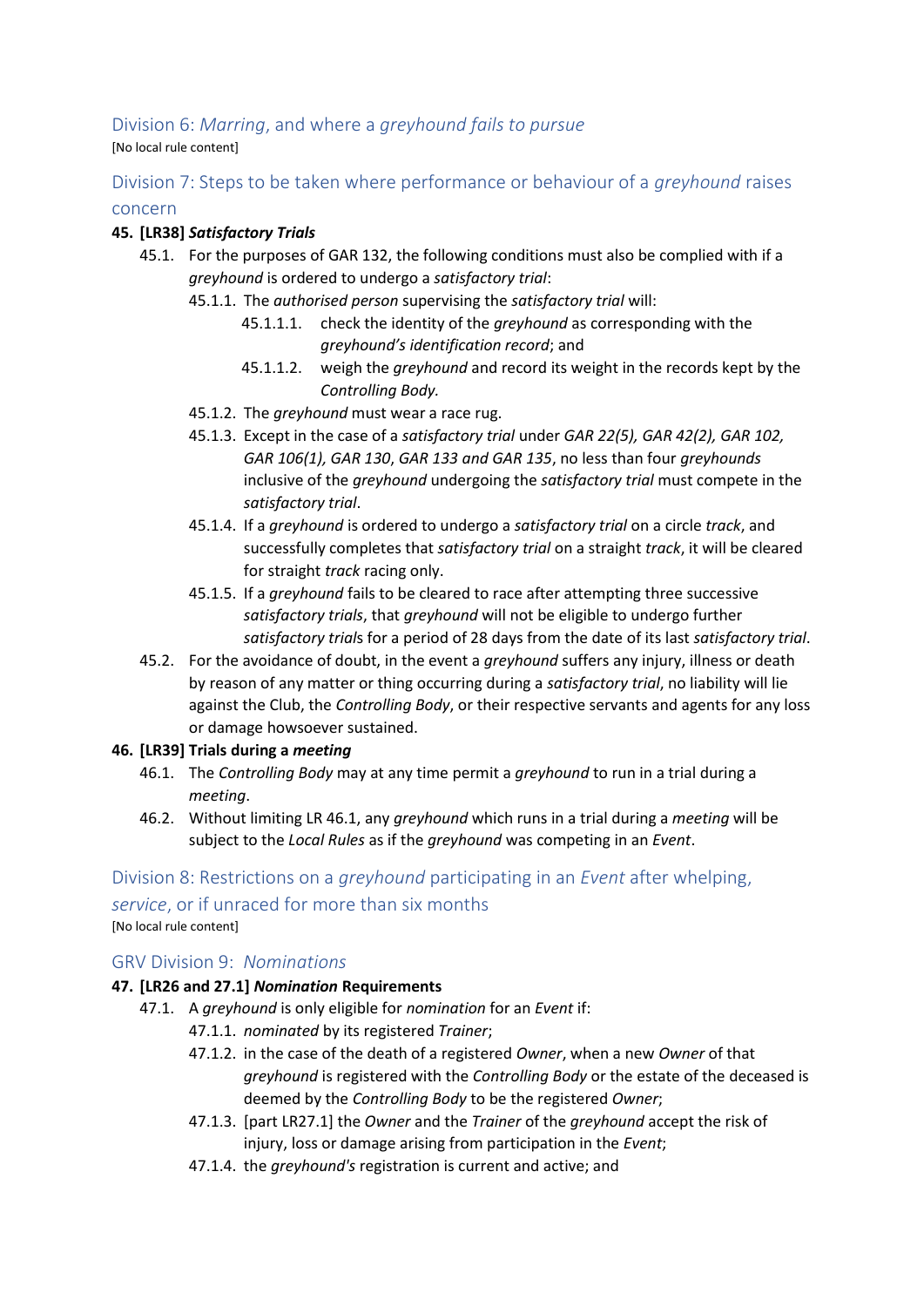47.1.5. *nominated* in such manner as the *Controlling Body* prescribes from time to time.

#### **48. [LR26A] Minimum age of** *nomination*

48.1. A *greyhound* cannot be *nominated for* an *Event* which will be conducted before the *greyhound* attains the age of:

48.1.1. 18 months in the case of an *Event* other than a *coursing Event*; and

48.1.2. 16 months in the case of a *coursing Event*.

[**Note**: GAR21 which provides for a minimum age of 16 months does not apply in Victoria]

#### **49. [LR27] Conditions of acceptance of** *nominations* **by the Controlling Body**

- 49.1. It is a condition of the *Controlling Body* accepting a *nomination* that:
	- 49.1.1. at the time of submitting the *nomination*:
		- 49.1.1.1. all *person*s having an interest in the *greyhound* and required to be registered pursuant to the *Local Rules*, hold a relevant, current and active registration;
		- 49.1.1.2. all particulars in the *nomination* are correct;
		- 49.1.1.3. the *greyhound* is eligible to be *nominated for* the *Event* in accordance with the *Local Rules* and any eligibility requirements of the *Event*; and
		- 49.1.1.4. the *greyhound* is not *suspended*, subject to an order to undergo a *satisfactory trial* or *stand-down period*, or otherwise ineligible to be *nominated*;
	- 49.1.2. the *greyhound's Owner* and the *Trainer* agree:
		- 49.1.2.1. to be bound by the *Local Rules*, the rules, regulations, by-laws or other constituent documents of the *Club* and the conditions applicable to the *Event*;
		- 49.1.2.2. [part LR27.1] that neither the *Club* or the *Controlling Body*, or their respective employees, servants and agents are liable for any loss or damage, or any injury or illness sustained by the *greyhound*, on any ground controlled or administered by the *Club* or the *Controlling Body*;
		- 49.1.2.3. [part LR27.1] that neither the *Club* or the *Controlling Body*, and their respective staff, servants and agents are liable for any damage or loss suffered where a *greyhound* is selected to start in (or as a reserve for) any *Event*, and if afterwards, in any circumstances whatsoever:
			- 49.1.2.3.1. the conditions of entry to the *Event* are changed;
			- 49.1.2.3.2. the *Event* does not take place; or
			- 49.1.2.3.3. the *greyhound* is not permitted to compete in the *Event* for any reason including error; and
		- 49.1.2.4. there is no entitlement to any *prize money* until its payment has been authorised by the *Controlling Body*;
	- 49.1.3. if the *greyhound* is selected to start in any *Event*, then if afterwards in any circumstances whatsoever:
		- 49.1.3.1. the conditions of entry to the *Event* are changed;
		- 49.1.3.2. the *Event* does not take place;
		- 49.1.3.3. the *greyhound* is not permitted to compete in the *Event* for any reason including (without limitation) *disqualification*, *suspension*, or being subject to any order pursuant to the *Local Rules* to undergo a *satisfactory trial*; or
		- 49.1.3.4. the *greyhound* suffers any injury or illness by reason of any matter occurring while the *greyhound* is on any ground controlled or administered by the Club or the *Controlling Body*,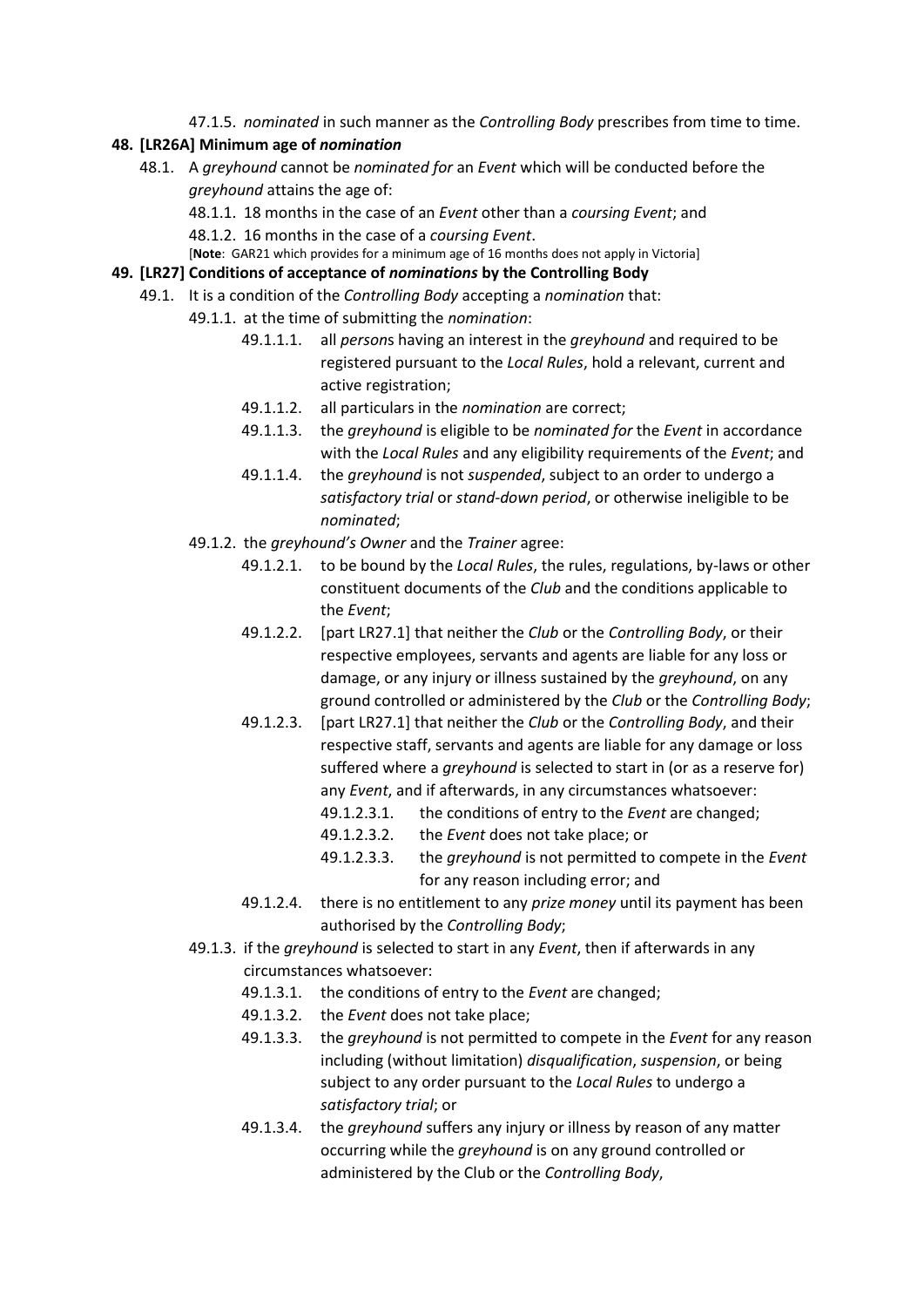no liability will lie as against the Club, the *Controlling Body*, or their respective servants and agents for any loss or damage howsoever sustained; and

- 49.1.4. there is no entitlement to any *prize money* until its payment has been authorised by the *Controlling Body*.
- 49.2. The *Controlling Body* may permit a *person* submitting a *nomination* to withdraw that *nomination* prior to the closure of *nominations*.
- 49.3. Any *greyhound* in respect of which a *nomination* is withdrawn after closure of *nominations* but prior to *box draw* for any reason is prohibited from competing in any other *Event* for a period of 10 days from the date of the *meeting*.

#### <span id="page-21-2"></span>**50. [LR28] Grading**

- 50.1. The field in any *Event* must comprise a maximum of 8 *greyhounds*, plus 2 reserve *greyhounds* may be selected.
- <span id="page-21-0"></span>50.2. All *nominations* submitted in respect of a *meeting* will be considered by an *authorised person* who will select, in that *authorised person's* absolute discretion, the *greyhounds* that will comprise the field to compete in an *Event*, plus up to two reserve *greyhounds*.
- 50.3. For the purposes of LR [50.2,](#page-21-0) the following matters must be taken into account in the selection process:
	- 50.3.1. The *authorised person* and the *Club* may, from the *nominations* received for the *meeting* and by such time as the *Controlling Body* allows, determine the types and distances of *Events* to be conducted at the *meeting*. If in the sole opinion of the *Controlling Body*, there is no responsible *official* or employee available to determine the types and distances of *Events* by the appropriate time, then the *Controlling Body* may determine same.
	- 50.3.2. The *authorised person* and the *Club* may determine the order in which *Events* are to be conducted at the *meeting* save that the Club may change the order as a result of the *box draw*.
	- 50.3.3. Where a *Club* receives insufficient *nominations* for a *meeting* an *authorised person* may extend the closing time for receipt of *nominations* for the *meeting*.
	- 50.3.4. The eligibility of a *greyhound* to compete in an *Event* will be determined in accordance with the *Local Rules*.
	- 50.3.5. A nominee of the Club is entitled to be present when an *authorised person* selects the fields for the *meeting*.
- 50.4. Notwithstanding that the *nomination* of a *greyhound* for an *Event* has been accepted, an *authorised person* may select the *greyhound* for any other *Event* of the same distance for which the *greyhound* is eligible to compete at the *meeting* and the *greyhound* will be deemed to have been *nominated for* the other *Event*, save that this Rule will not apply for *Events* conducted by way of heats and a final.
- <span id="page-21-1"></span>50.5. An *authorised person* may, in their absolute discretion, deem that a *greyhound* is not suitable for an *Event* for which it has been *nominated* and may refuse the *nomination*.
- 50.6. Without limiting an *authorised person's* discretion pursuant to LR [50.5,](#page-21-1) in making a determination of a *greyhound*'s suitability for an *Event*, the *authorised person* may consider any relevant factors in the particular circumstances, including (without limitation):
	- 50.6.1. animal welfare issues; and
	- 50.6.2. the official race form.

#### **51. [LR34] Re-grading**

51.1. Without derogating from and in addition to the provisions of LR [50:](#page-21-2)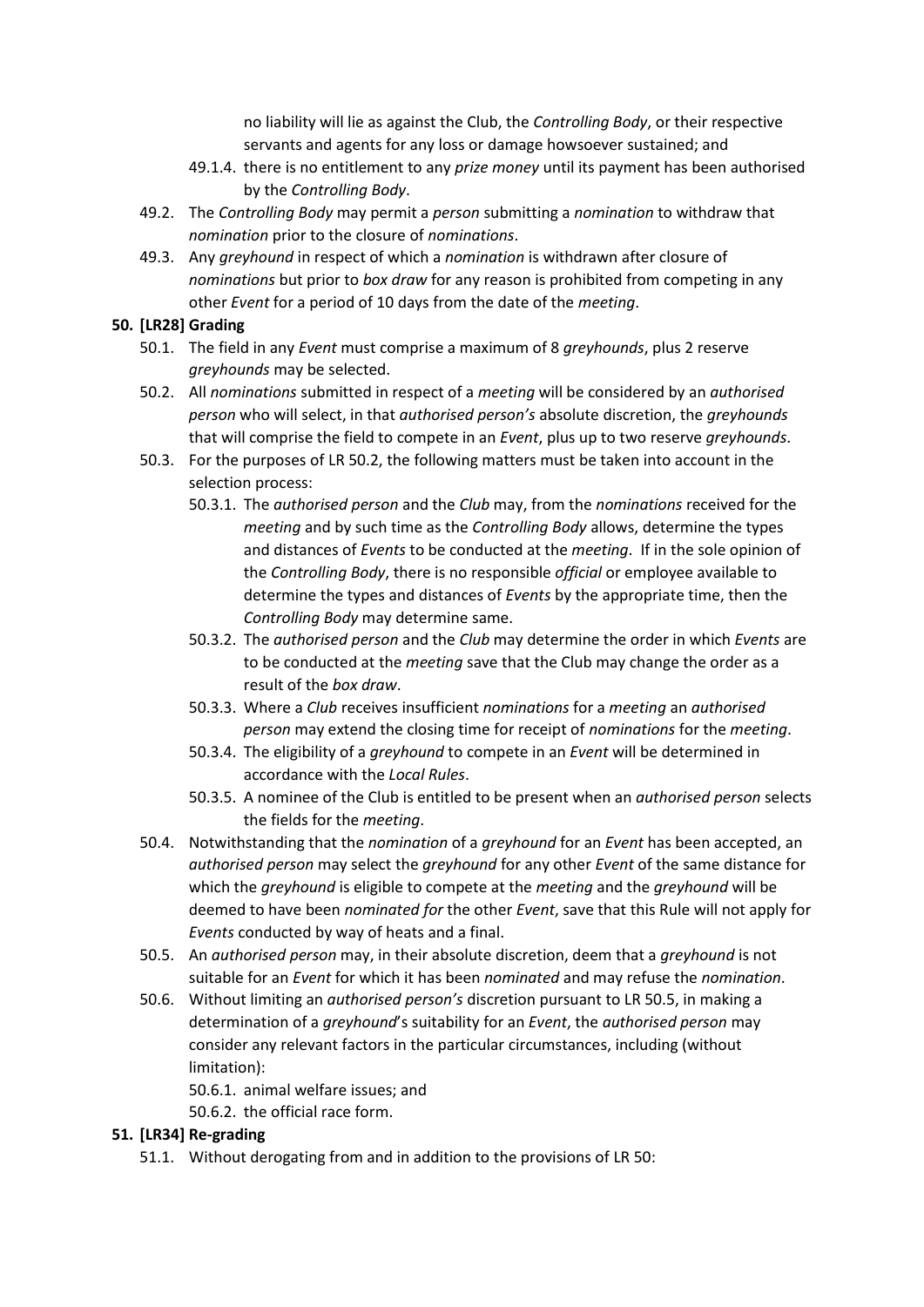- 51.1.1. where a *greyhound* is *nominated* to compete in an *Event* at a *track* where the *greyhound* has not previously participated, the greyhound may, at the discretion of an *authorised person*, be included in the field for any *Event* of the same distance at the *meeting*; and
- 51.1.2. where a *greyhound* is *nominated* to compete in an *Event* at a *track* where the *greyhound* has not participated for a period of one month or more, the *greyhound* may, at the discretion of an *authorised person*, be included in the field for any *Event* of the same distance at the *meeting*.

#### **52. [LR29.3] Death of registered owner**

52.1. Any *greyhound* which is owned by any *person* who has died will be eligible to compete in an *Event* which has been *box draw*n.

#### **53. [LR31] Special Events**

53.1. The *Controlling Body* may grant permission to a *Club* to conduct a *Special Event*.

#### **54. [LR36]** *Box Draw*

- 54.1. The *box draw* for a *meeting* must:
	- 54.1.1. be open to the public;
	- 54.1.2. be random;
	- 54.1.3. otherwise authorised in writing by the *Controlling Body* or two *authorised persons*, be conducted by means of a computer program approved by the *Controlling Body*;
- 54.2. The field for an *Event*:
	- 54.2.1. will first be determined by an *authorised person* ("Initial Field"); then
	- 54.2.2. the Initial Field will be randomly allocated into a numerical sequence ("Reordered Field"); then
	- 54.2.3. the starting boxes will be randomly allocated to the Re-ordered Field; and that random allocation of starting boxes will comprise the *box draw*.
- 54.3. Where the *box draw* is conducted using a computer, a digital log will be created and saved to record that the *box draw* has been completed.
- 54.4. Where the *box draw* is not conducted using a computer:
	- 54.4.1. it will be conducted by at least two *person*s including at least one a*uthorised person*;
	- 54.4.2. it will be conducted using a device provided by the *Controlling Body* for the purpose of the *box draw*; and
	- 54.4.3. a record of the Initial Field, Re-ordered Field and the *Box Draw* and the time and date on which the *box draw* was conducted will be signed by each of the *person*s conducting the *box draw* to certify compliance with this LR.
- 54.5. The process used to perform the *box draw* will be audited from time to time and the results of the audit reported to the *Controlling Body*.
- 54.6. Upon application from a *Club*, the *Controlling Body* may grant approval for a *box draw* to be conducted in an alternative method, provided that the method approved is under the full supervision of a *Steward* or *approved person*.

#### <span id="page-22-0"></span>GRV Division 10: *Bookmakers*

#### **55. [LR15]** *Bookmakers*

- 55.1. A *person* must not act, nor must a *Club* permit a *person* to act, as a *bookmaker* at any *meeting* or *Event* unless the *person* is registered pursuant to the provisions of the *Act*.
- 55.2. A *bookmaker* is subject to and bound by the provisions of the *Act* and the *Local Rules.*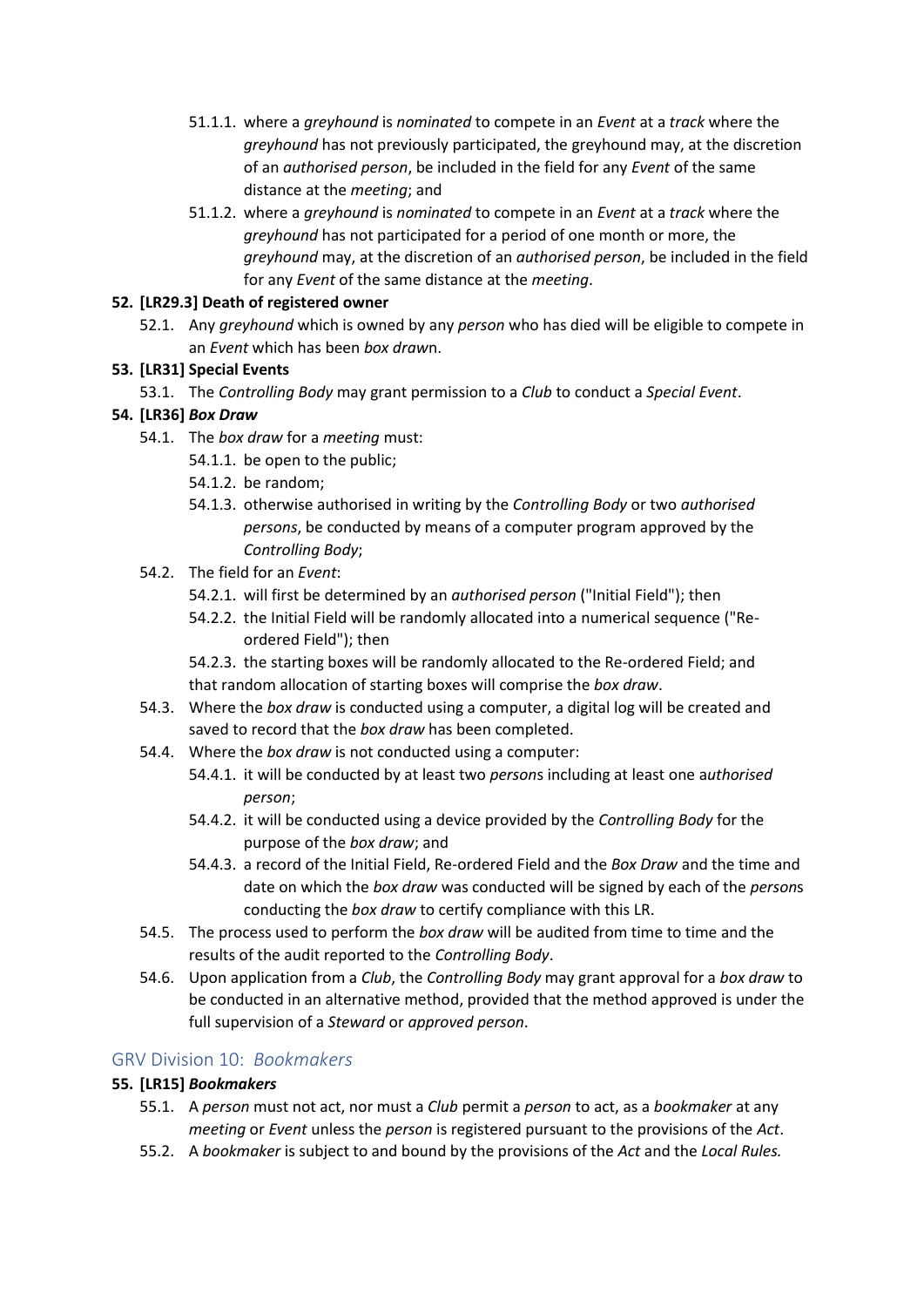#### <span id="page-23-0"></span>GRV Division 11: *Clubs*

#### **56. [LR20]** *Club* **Registration**

- 56.1. A *person* must not conduct any *meeting* unless it is registered as a *Club* by the *Controlling Body*.
- 56.2. An application for registration or renewal of registration of a *Club* for a forthcoming registration period must be made on or before 1 May preceding the commencement of the registration period.
- 56.3. Every application for registration or renewal of *Club* registration must be made in such manner as the *Controlling Body* prescribes from time to time.

#### 56.4. The *Controlling Body* may:

- 56.4.1. refuse to grant a *Club* registration if it is of the opinion that refusal is in the best interests of *greyhound* racing; and
- 56.4.2. grant or renew *Club* registration on such conditions as the *Controlling Body* deems fit.
- <span id="page-23-1"></span>56.5. Without limiting LR [56.4.2,](#page-23-1) as conditions of the *Controlling Body* granting or renewing registration, or allowing a *Club* to retain its registration, the *Controlling Body* may require:
	- 56.5.1. the rules, regulations, by-laws, financial and operational records and other constituent documents of the *Club* comply with the *Controlling Body*'s requirements as laid down from time to time;
	- 56.5.2. the full and proper disclosure to the *Controlling Body* by the *Club* of all financial and Operational Records of that Club; and
	- 56.5.3. any proposed amendment, addition or deletion to the *Club's* rules, regulations, by-laws or other constituent documents be submitted to and approved by the *Controlling Body* prior to being submitted for the approval of members.
- 56.6. The *Controlling Body* may at any time cancel, or *suspend* for such period as it thinks fit, the registration of a *Club* if the *Controlling Body* is of the opinion that such cancellation or *suspension* is warranted. The *Controlling Body* must notify the *Club* in writing of any cancellation or *suspension* of its registration.

#### **57. [LR21]** *Clubs* **-** *TABCORP Agreements*

- 57.1. A *Club* must take all action and provide all assistance considered by the *Controlling Body* to be reasonably necessary or desirable to enable the *Controlling Body* to fulfil its obligations under the *TABCORP Agreements*, including without limitation:
	- 57.1.1. assisting the *Controlling Body* in the timely preparation of:
		- 57.1.1.1. the racing program as it relates to *greyhound racing* in Victoria; and
		- 57.1.1.2. the annual marketing program as it relates to the promotion of *greyhound racing* in Victoria;
	- 57.1.2. performing the racing program to the extent that it relates to the *Club*; and
	- 57.1.3. providing the *Controlling Body* with information in respect of all *Events* conducted by the *Club*.
- 57.2. A *Club* must comply with all instructions and directions of the *Controlling Body* that the *Controlling Body* considers to be reasonably necessary or desirable to ensure that the *Controlling Body* is able to comply fully with its obligations under the *TABCORP Agreements*.
- 57.3. Notwithstanding any other *penalty* which may be imposed on a *Club* or an *official*, officer or employee of the *Club* pursuant to the *Local Rules*, if a *Club* does not provide information to the *Controlling Body* in accordance with this LR, the *Controlling Body* may revoke the *Club's* registration or *suspend* its registration for such period as the *Controlling Body* thinks fit.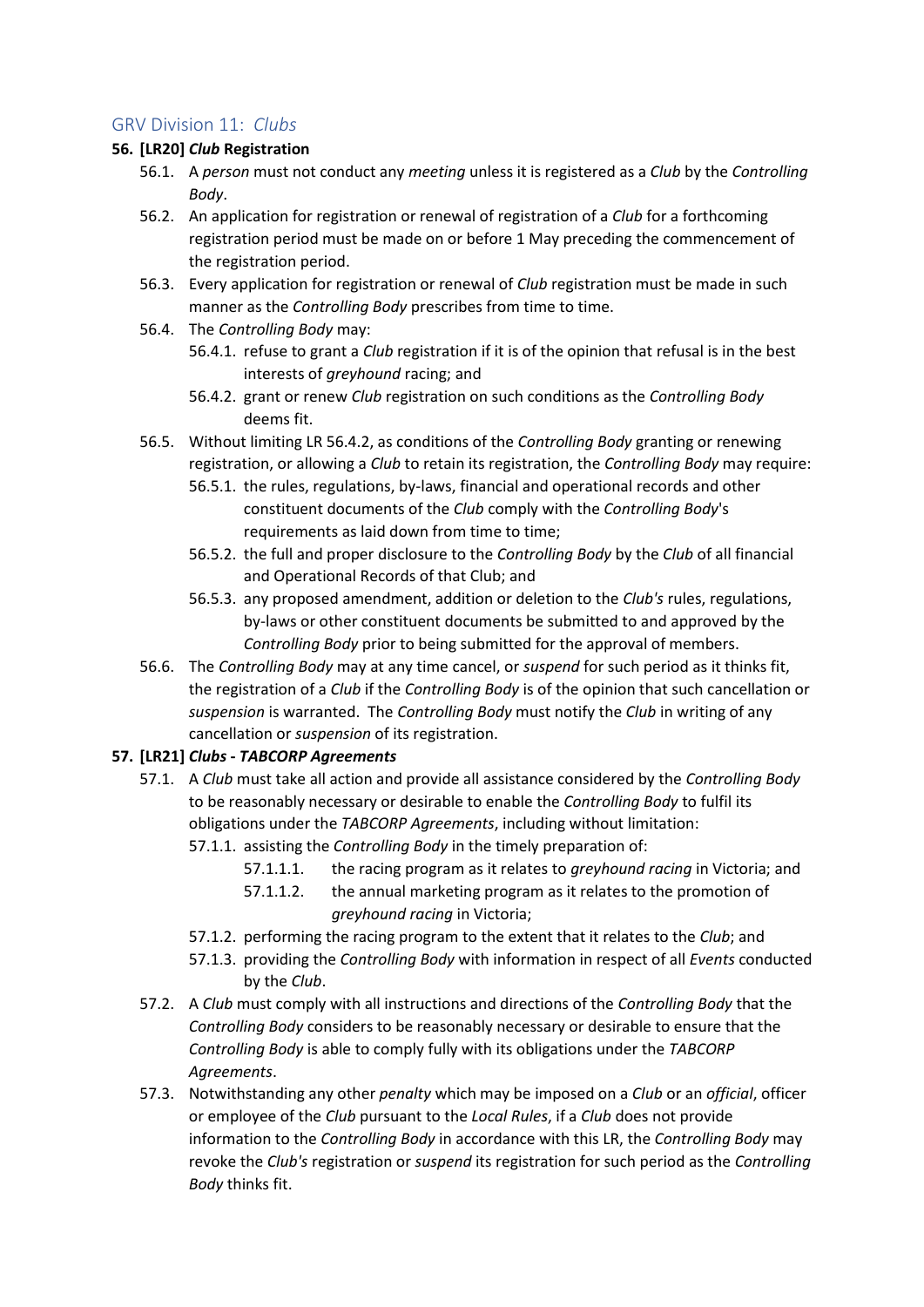57.4. For the purposes of this LR, the *Controlling Body* is not required to provide a *Club* with copies of the *TABCORP Agreements*.

#### **58. [LR22] Behaviour and attire at** *meetings*

- 58.1. A *Club* must ensure that all *person*s at a *meeting* are suitably dressed and behave in accordance with a standard commensurate with the ideal of the betterment of *greyhound racing* as a public entertainment.
- 58.2. The *Steward* in charge of a *meeting* may require the manager of a *Club* to have removed from the premises of a *Club* any *person* who is, in that *Steward's* opinion, not suitably dressed or who is intoxicated or behaving improperly.

#### **59. [BB1]** *Bookmaker* **Standards**

59.1. A *Club* must ensure that all betting on *greyhound Events* is conducted in accordance with the *Local Rules.*

#### <span id="page-24-0"></span>GRV Division 14: *Prize money*

#### **60. [LR25] Payment of** *Prize Money*

- 60.1. In all races conducted in Victoria, unless the *Controlling Body* approves otherwise, any *prize money* that a *greyhound* may win will be allocated to the *Owner* and *Trainer* as follows:
	- 60.1.1. *Owner* 50.0%

60.1.2. *Trainer* - 50.0%

- 60.2. Any *prize money* of the *Owner* will be paid to the *Trainer* as agent for the *Owner* unless the *Controlling Body* decides otherwise.
- 60.3. All *prize money* will be paid by means of electronic funds transfer into the recipient's nominated account, unless the *Controlling Body* believes that special circumstances exist which justify a contrary payment method.

## <span id="page-24-1"></span>PART 8: *PROHIBITED SUBSTANCES* AND *PROHIBITED METHODS*

<span id="page-24-2"></span>Division 1: Powers in relation to testing and collection of *samples* [No local rule content]

<span id="page-24-3"></span>Division 2: *Prohibited substances*, *exempted substances*, and *permanently banned prohibited substances*, and offences in relation to them [No local rule content]

<span id="page-24-4"></span>Division 3: *Prohibited methods*

[No local rule content]

<span id="page-24-5"></span>Division 4: Requirements in relation to treatment records [No local rule content]

<span id="page-24-6"></span>Division 5: Evidentiary and procedural provisions in relation to *samples* [No local rule content]

# <span id="page-24-7"></span>PART 9: MISCONDUCT/*OFFENCES*

<span id="page-24-8"></span>Division 1: General *offences*

#### **61. [LR12.7] Out of Hours access to** *Clubs*

61.1. No *person* can be on the premises of a *Club* without a reasonable excuse outside of: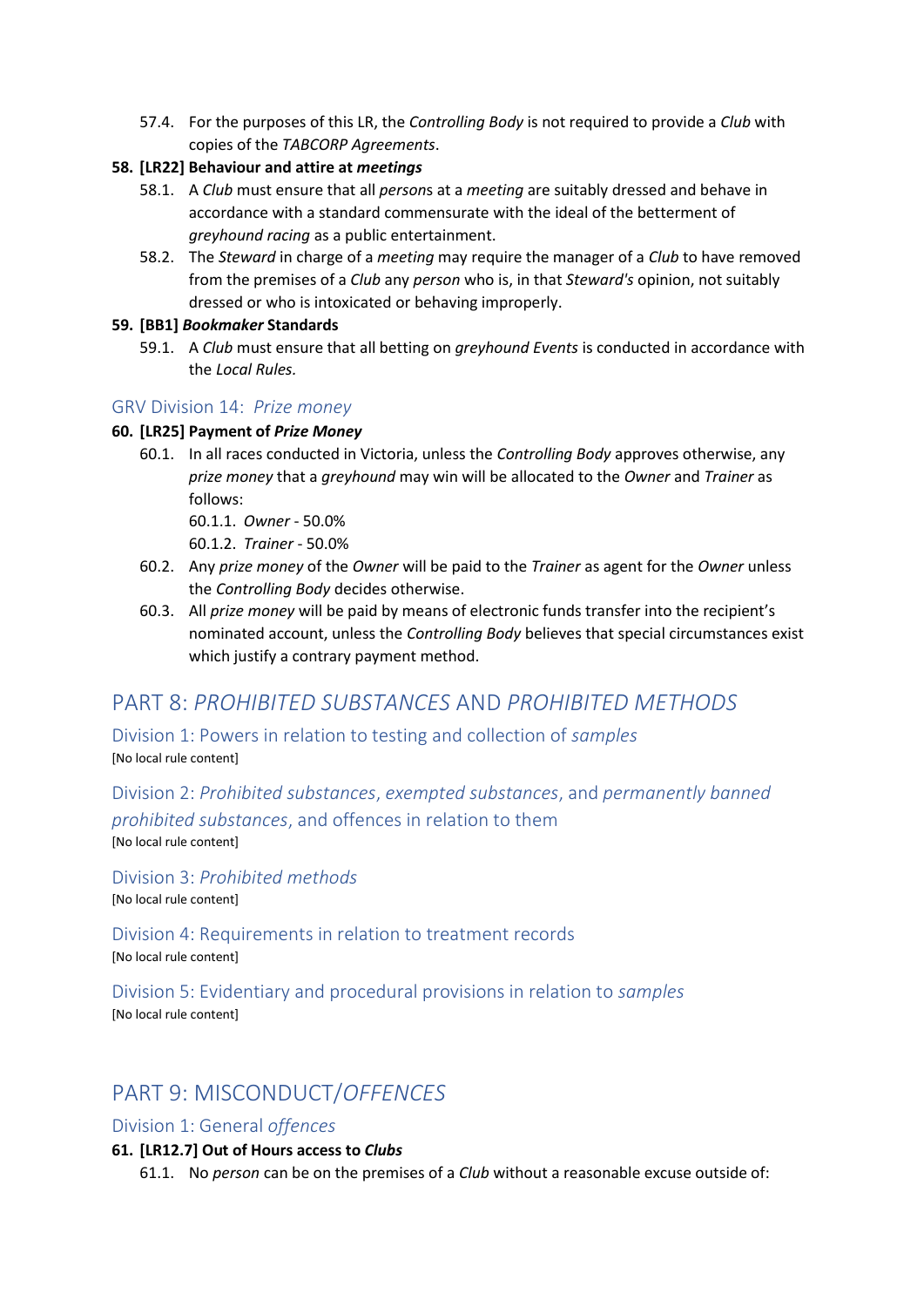61.1.1. the normal hours approved by a *Club* for the conduct of a *meeting* or trials; or 61.1.2. such other official times as are approved by a *Club*.

#### **62. [LR47 part]** *GARs* **–** *Prohibited Substances Serious Offences*

- 62.1. [New Rule] It is a *Serious Offence* to breach GAR 139(3). [Note: GAR 139(3) relates to permanently banned prohibited substances found in samples taken from a *greyhound*]
- 62.2. [New Rule] It is a *Serious Offence* to breach GAR 139(7). [Note: GAR 139(7) relates to permanently banned prohibited substance or preparation found at premises used for greyhound racing]
- 62.3. It is a *Serious Offence* to breach GAR 141(1). [Note: GAR 141(1) relates to the requirement that a *greyhound* be free of *prohibited substances*]
- 62.4. It is a *Serious Offence* to breach GAR 142(1) [Note: GAR 142(1) relates to the *administration* of a *prohibited substance* established in a *sample* taken from a greyhound in connection with an *Event*]
- 62.5. It is a *Serious Offence* to breach GAR 143(1). [Note: GAR 143(1) relates to the *administration* of a *prohibited substance* for the purpose of affecting condition, behaviour or performance, or preventing a greyhound from starting in an *Event*]
- 62.6. It is a *Serious Offence* to breach GAR 144(1). [Note: GAR 144(1) relates to the *administration*, acquisition or *possession of permanently banned prohibited substances*]
- 62.7. [New Rule] It is a *Serious Offence* to breach GAR 150(2). [Note: GAR 150(2) relates to a prohibited method of *administration* of *substances*]

#### **63. [LR47 part]** *GARs* **– Other** *Serious Offences*

- 63.1. It is a *Serious Offence* to breach GAR 163. [Note: GAR 163 relates to corruption, fraudulent or improper behaviour]
- 63.2. It is a *Serious Offence* to breach GAR 164. [Note: GAR 164 relates to *offences* in relation to investigations and inquiries]
- 63.3. It is a *Serious Offence* to breach GAR 165(b) and GAR 165(c). [Note: GAR 165(b) and GAR 165(c) relate to use of contemptuous, unseemly, improper, insulting, or offensive language towards the Controlling Body, Clubs or their people]
- 63.4. It is a *Serious Offence* to breach GAR 156(g). [Note: GAR 156(g) relates to wilful assaults, obstructions, impediment, abuse, interference, threatening or insulting conduct]
- 63.5. It is a *Serious Offence* to breach GAR 156(i). [Note: GAR156(i) relates to the prevention, interference with identification, examination, test, necropsy, analysis, inquiry, investigation or inspection]
- 63.6. It is a *Serious Offence* to breach GAR 156(c). [Note: GAR 156(c) relates to an unregistered *person* holding themselves out as an *owner* or *trainer*]
- 63.7. It is a *Serious Offence* to breach GAR 156(d) and/or GAR 156(e) where the relevant conduct is in respect of a *Serious Offence*. [Note: GARs 156(d) and (e) relate to attempting, conspiring, aiding, abetting, counselling or procuring a *person* to commit a rule breach]
- 63.8. It is a *Serious Offence* to breach GAR 156(f), except where the conduct was only negligent.

[Note: GAR 156(f) relates to conduct that is corrupt, fraudulent or dishonest or constitutes misconduct or is negligent or improper]

- 63.9. It is a *Serious Offence* to breach GAR 156(h). [Note: GAR 156(h) relates to failure to comply with a lawful order]
- 63.10. It is a *Serious Offence* to breach GAR 156(j). [Note: GAR 156(j) relates to altering, duplicating or falsifying any document issued by a Controlling Body]
- 63.11. It is a *Serious Offence* to breach GAR 156(k). [Note: GAR 156(k) relates to *disqualified* or *suspended person*s or *greyhound nominating for* or competing in an *Event*]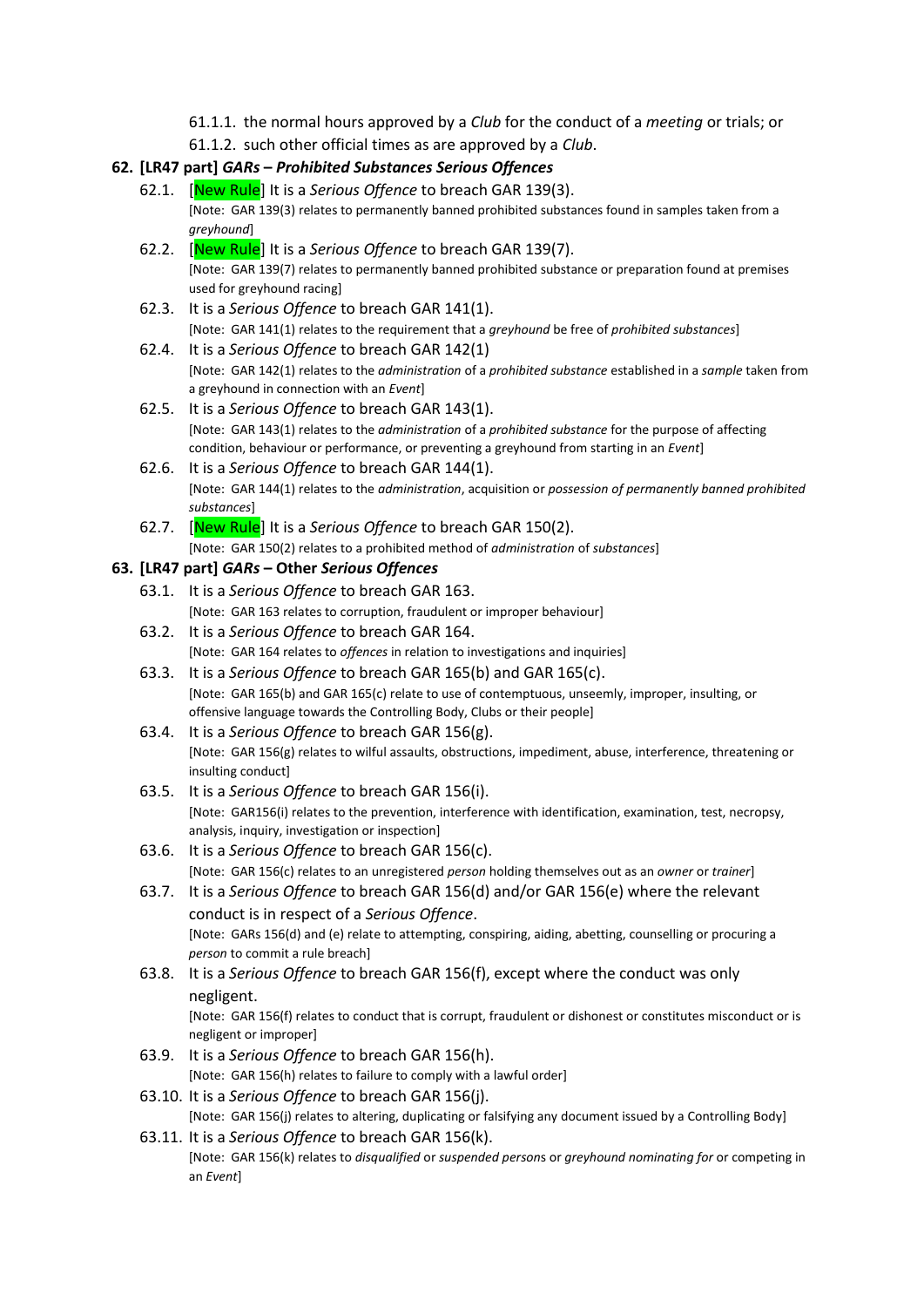- 63.12. It is a *Serious Offence* to breach GAR 156(o). [Note: GAR 156(o) relates to false publications]
- 63.13. It is a *Serious Offence* to breach GAR 156(q). [Note: GAR 156(q) relates to improper acts for the purpose of affecting the performance or behaviour of a *greyhound* in an *Event*]
- 63.14. It is a *Serious Offence* to breach GAR 156(s). [Note: GAR 156(s) relates to tampering with any *gear* used on a *greyhound*]
- 63.15. It is a *Serious Offence* to breach GAR 156(t). [Note: GAR 156(t) relates to use of substance or items to affect the performance of a *greyhound*]
- 63.16. It is a *Serious Offence* to breach GAR 156(v). [Note: GAR 156(v) relates to neglect, dishonest, corruption or improper act in connection with the breeding, registration, sale or transfer of *greyhounds*]
- 63.17. It is a *Serious Offence* to breach GAR 156(x). [Note: GAR 156(x) relates to a *registered person* associating with a *disqualified* or *warned off person* for the purposes of greyhound racing]
- 63.18. It is a *Serious Offence* to breach GAR 156(y). [Note: GAR 156(y) relates to identification tampering]
- 63.19. It is a *Serious Offence* to breach GAR 166. [Note: GAR 166 relates to prohibited lay betting including betting to lose]
- 63.20. It is a *Serious Offence* to breach GAR 167. [Note: GAR 167 relates to *offences* by a *Club*]
- 63.21. It is a *Serious Offence* to breach GAR 171. [Note: GAR 171 relates to conduct of a *person* at an inquiry, hearing or appeal]
- 63.22. It is a *Serious Offence* to breach GAR 173. [Note: GAR 173 relates to the failure of a *person* to abide by a *Controlling Body* or *Steward* decision, other than the exercise of any right of appeal]
- 63.23. It is a *Serious Offence* to breach GAR 75(7). [Note: GAR 75(7) relates to the prohibition on a *Steward* having an interest in *greyhounds* and engaging in betting transactions]
- 63.24. It is a *Serious Offence* for a *person* to be involved in conduct which is unbecoming or likely to prejudice the interests or reputation of the *Controlling Body* or *greyhound racing* or to bring the *Controlling Body* or *greyhound racing* into disrepute, including, but not limited to, a finding of guilt for an offence contrary to the Prevention of Cruelty to Animals Act 1986 (Vic) and/or the Domestic Animals Act 1994 (Vic).

<span id="page-26-0"></span>Division 2: Animal welfare offences relating to *luring* and baiting (including live baiting)

#### **64. [New Rule]** *GARs – Serious Offences relating to luring and baiting*

- 64.1. It is a *Serious Offence* to breach GAR 159(1) [Note: GAR 159(1) relates to live animal and luring offences]
- 64.2. It is a *Serious Offence* to breach GAR 159(3) [Note: GAR 159(3) relates to animal carcass or part of an animal luring or baiting offences]
- 64.3. It is a *Serious Offence* to breach GAR 159(5) [Note: GAR 159(5) relates to animal material luring and baiting offences]
- 64.4. It is a *Serious Offence* to breach GAR 159(6) [Note: GAR 159(6) relates to failure to report witnessing luring and baiting conduct]

#### <span id="page-26-1"></span>Division 3: Other animal welfare offences

.

#### **65. [LR47 part] Serious Offences: GAR Animal Welfare Rules**

65.1. It is a *Serious Offence* to provide false or misleading information in relation to any aspect of GAR 21, GAR 34 or GAR 37.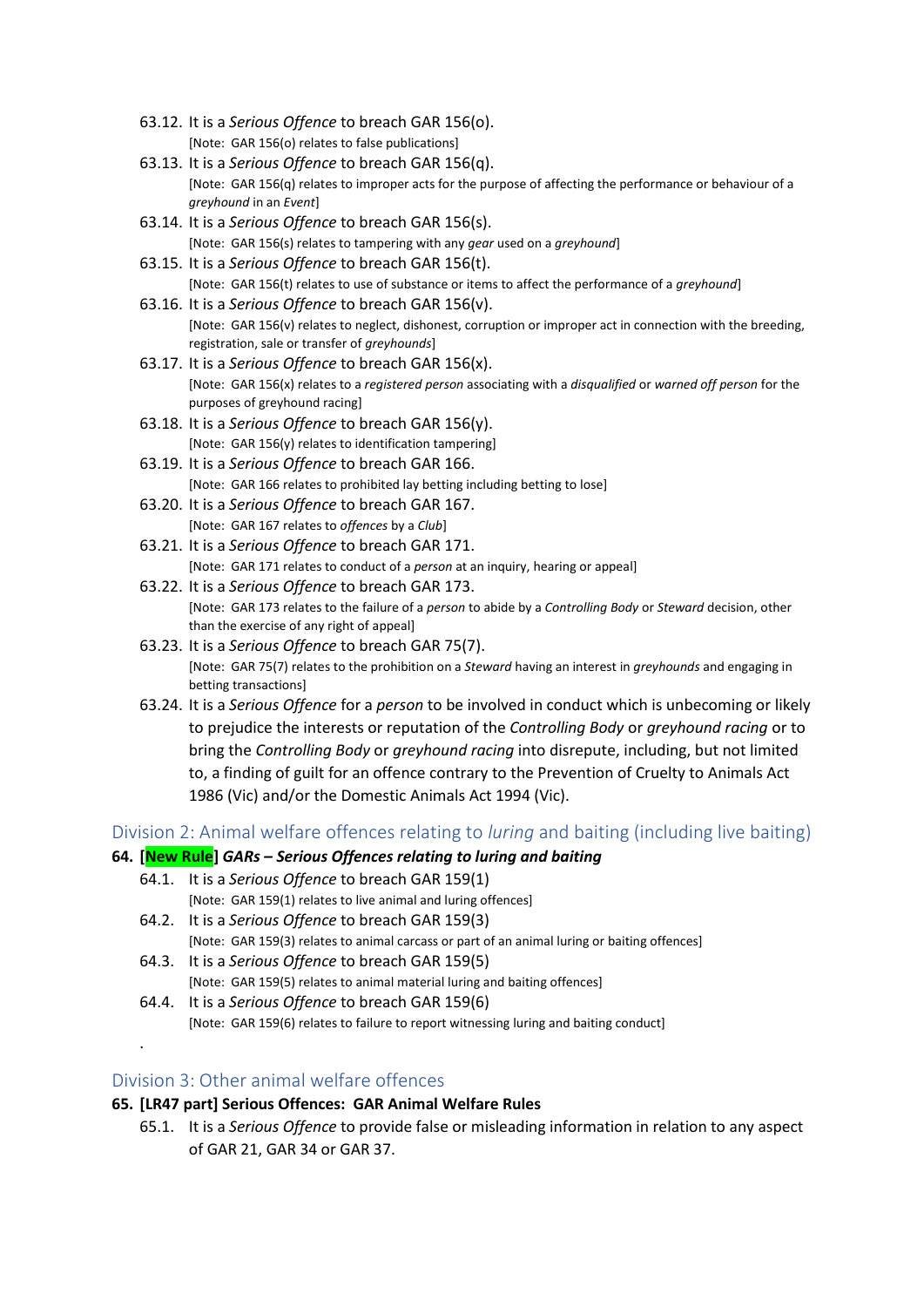Note: GAR 21 provides for the proper care for and welfare of *greyhounds*, GAR 34 provides for requirements in relation to notification and control and location of a *greyhound* and GAR 37 provides for transfer of ownership of a *greyhound*.

- 65.2. It is a *Serious Offence* to breach GAR 21(1). [Note: GAR 21(1) relates to the ensuring the care and welfare of *greyhounds*]
- 65.3. It is a *Serious Offence* to breach GAR 21(2). [Note: GAR 21(2) relates to exercising care and supervision to prevent *greyhound* unnecessary pain or suffering]
- 65.4. It is a *Serious Offence* to breach GAR 44(1). [Note: GAR 44(1) requires a *person* intending to export a *greyhound* to obtain a *greyhound passport*]
- 65.5. It is a *Serious Offence* to breach GAR 45(2). [Note: GAR 45(2) relates to conduct where a *person* is (or should) be aware that a *greyhound* is likely to be exported in contravention of *the GARs*]
- 65.6. It is a *Serious Offence* to breach GAR 162(a). [Note: GAR 162(a) pleads guilty or is found guilty of any offence provided for by legislation directed at the prevention of cruelty to animals]
- 65.7. It is a *Serious Offence* to breach GAR 162(b). [Note: GAR 162(b) keeping on or bringing onto a racecourse or greyhound trial track, greyhound training property or greyhound training facility, or surrounding area of any of those, a live animal other than a greyhound]
- 65.8. It is a *Serious Offence* to breach GAR 162(d). [Note: GAR 162(d) use of any gear, equipment, device, substance or by any other means inflicts suffering on a greyhound]
- 65.9. It is a *Serious Offence* to breach GAR 162(d). [Note: GAR 162(d) use of any gear, equipment, device, substance or by any other means inflicts suffering on a greyhound]
- 65.10. It is a *Serious Offence* to breach GAR 162(f). [Note: GAR 162(f) uses or is involved in the use of an animal for any purpose connected with greyhound training or greyhound racing in a manner which, in the opinion of the Stewards, amounts to maltreatment of an animal, or which is improper or illegal]

#### <span id="page-27-0"></span>Division 4: Corruption, dishonesty, and misleading behaviour

[No local rule content]

<span id="page-27-1"></span>Division 5: Offences in relation to investigations and inquiries [No local rule content]

<span id="page-27-2"></span>Division 6: Conduct detrimental to the interests of *greyhound racing* [No local rule content]

<span id="page-27-3"></span>Division 7: Misconduct by *Clubs* [No local rule content]

#### <span id="page-27-4"></span>Division 8: Obligations of *registered persons* to report certain offences and

circumstances [No local rule content]

## <span id="page-27-5"></span>PART 10: DISCIPLINARY PROCESSES AND *PENALTIES*

<span id="page-27-6"></span>Division 1: Disciplinary matters [No local rule content]

<span id="page-27-7"></span>Division 2: Inquiries, hearings and appeal rights [No local rule content]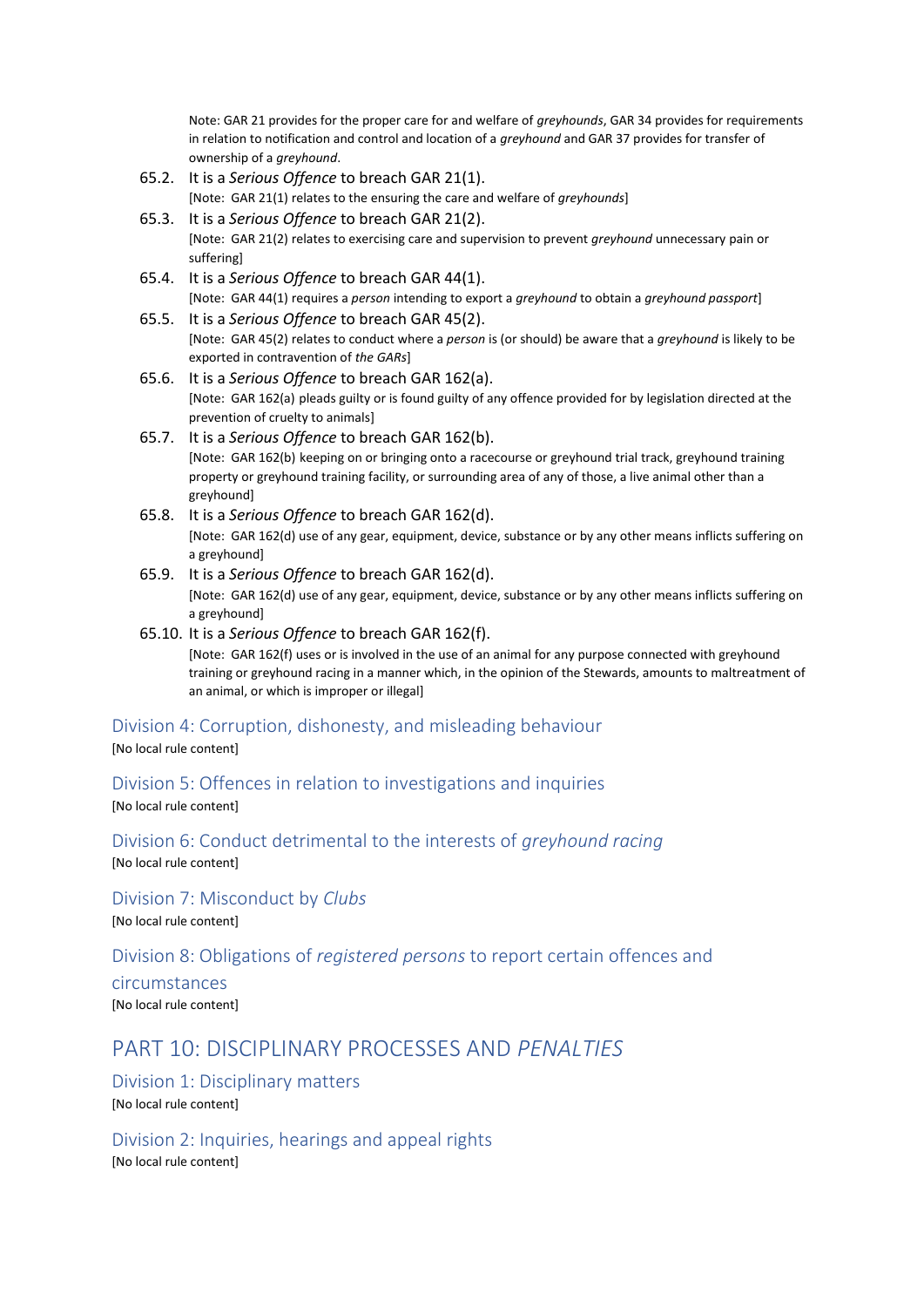#### <span id="page-28-0"></span>Division 3: *Penalties*

#### <span id="page-28-2"></span>**66. [LR11.14 to 11.6] Temporary Suspension**

- <span id="page-28-1"></span>66.1. Where in the opinion of the *Stewards*:
	- 66.1.1. there is prima facie evidence that a *registered person* has:
		- 66.1.1.1. breached the *Local Rules*; or
		- 66.1.1.2. has committed an offence pursuant to Part 9 of the *GARs*; and
	- 66.1.2. it is necessary to make a decision immediately in respect of the matters referred to in LR [66.1.1](#page-28-1) in order to protect the integrity of the sport of *greyhound racing*; the *Stewards* may immediately *suspend* that *person*.
- 66.2. Where a decision is made by the *Stewards* under LR [66.1;](#page-28-2) the *Stewards* will:
	- 66.2.1. notify the *registered person* of the decision within two hours of the decision;
	- 66.2.2. if practicable, provide the *registered person* with copies of the evidence relied on for making the decision; and
	- 66.2.3. request that the *registered person* provide information to the satisfaction of the *Stewards* regarding the matters referred to in LR [66.1.1.](#page-28-1)
- 66.3. The *suspension* of a *registered person* pursuant to L[R 66.1](#page-28-2) is temporary and will only operate to the earliest in time of:
	- 66.3.1. two *business days* from the date of the *suspension* pursuant to LR [66.1;](#page-28-2) or
	- 66.3.2. another decision of the *Stewards* (such a decision may not be pursuant to LR [66.1.1](#page-28-1) regarding the same *person*).
- <span id="page-28-3"></span>**67. [LR11.8] Transfer of ownership or** *training* **responsibilities by a person who is** *disqualified***,** *warned off***,** *suspended***, declared to be a** *defaulter* **etc**
	- 67.1. No *person* who is *disqualified*, *warned off*, s*uspended*, declared to be a d*efaulter* or otherwise directed by the *Controlling Body* as falling within this LR as a result of unacceptable conduct by that *person* (the "defaulting *person*"), will be permitted to transfer any ownership of any *greyhound* they own, or any training responsibilities for any *greyhound* they train, to (whether by initial transfer or any subsequent transfer): 67.1.1. any other *person* who resided with the defaulting *person* at or about the time of
		- the offence the subject of the *disqualification*, *warning off*, *suspension*, declaration of *default* or direction of the *Controlling Body*;
		- 67.1.2. any relative, spouse or domestic partner of the defaulting *person* regardless of whether they reside with the defaulting *person*; or
		- 67.1.3. any relative, spouse or domestic partner of any *person* falling within L[R 67.1.1.](#page-28-3)
	- 67.2. Approval of the *Stewards* must be obtained for the initial transfer, and all subsequent transfers, of the ownership and training responsibilities for each *greyhound* of a defaulting *person*, on each occasion. Any transfer that may have occurred in breach of this LR, whether before or after the introduction of this LR, may be voided by the *Controlling Body* or *Stewards*.

#### **68. [LR11.12] Prohibition on** *suspended person* **entering** *greyhound racing* **premises**

- 68.1. Unless the *Controlling Body* or *Stewards* direct otherwise, in addition to the consequences set out in *GAR 178(2)*, a *person* who is *suspended* must not, during the period of suspension:
	- 68.1.1. enter any enclosure or other portion of a *racecourse* or any lands occupied or used in connection with a *racecourse* during any *Event*, whether acting as agent or otherwise;
	- 68.1.2. enter the *premises of a club* on a *day* when a *meeting*, *qualifying trial*, satisfactory trial, other trial, *Event* or *greyhound* training of any type is occurring or would reasonably be expected to occur regardless of whether the *meeting*, *qualifying*